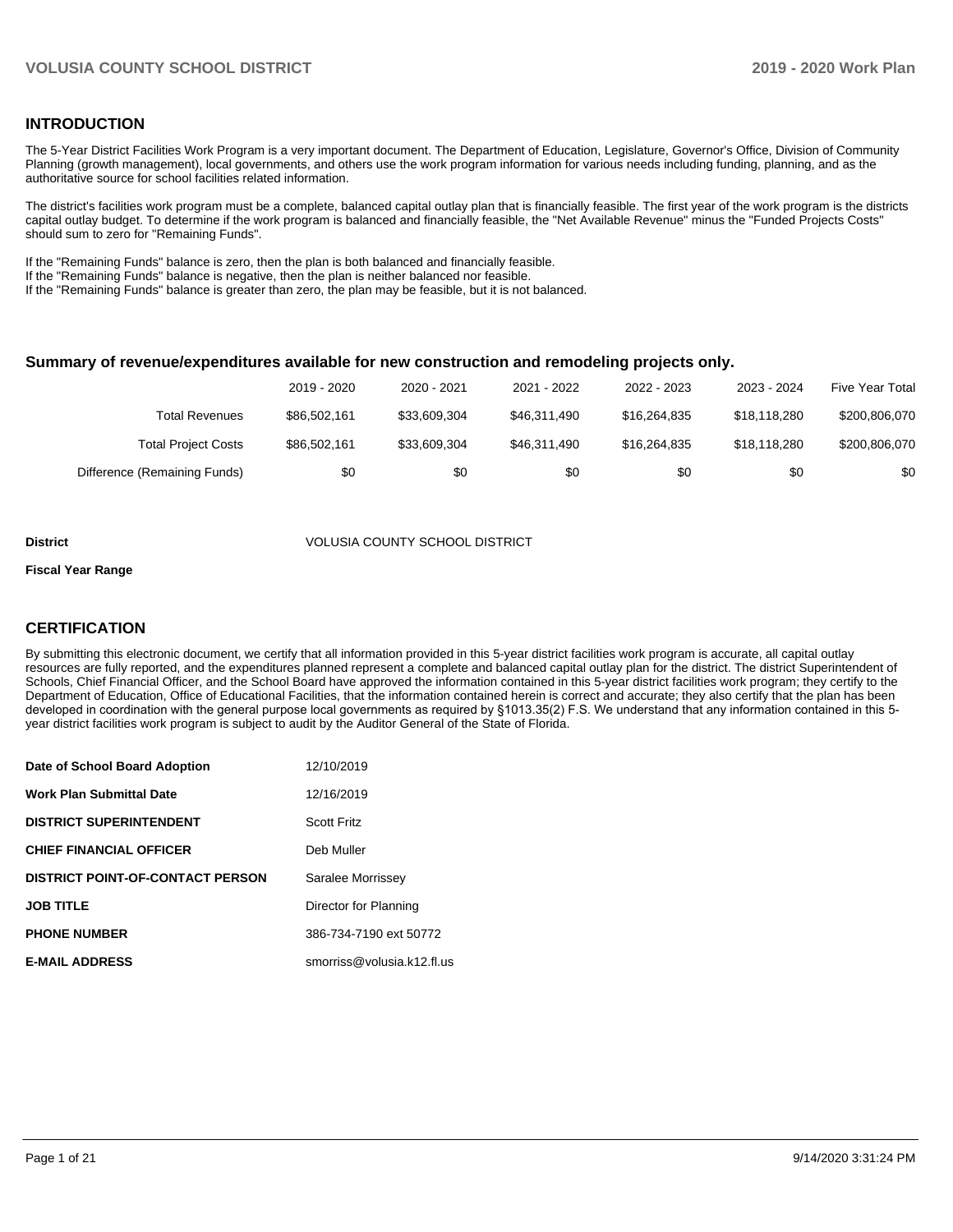# **Expenditures**

#### **Expenditure for Maintenance, Repair and Renovation from 1.50-Mills and PECO**

Annually, prior to the adoption of the district school budget, each school board must prepare a tentative district facilities work program that includes a schedule of major repair and renovation projects necessary to maintain the educational and ancillary facilities of the district.

|                                  | Item                                                                                                                                                                                                                                                                                                                                                                                                                                                                                                                                        |              | 2020 - 2021<br>Projected | 2021 - 2022<br>Projected | 2022 - 2023<br>Projected | 2023 - 2024<br>Projected | <b>Total</b> |  |  |  |
|----------------------------------|---------------------------------------------------------------------------------------------------------------------------------------------------------------------------------------------------------------------------------------------------------------------------------------------------------------------------------------------------------------------------------------------------------------------------------------------------------------------------------------------------------------------------------------------|--------------|--------------------------|--------------------------|--------------------------|--------------------------|--------------|--|--|--|
| <b>HVAC</b>                      |                                                                                                                                                                                                                                                                                                                                                                                                                                                                                                                                             | \$12,276,453 | \$8,550,000              | \$5,465,000              | \$740,000                | \$1,000,000              | \$28,031,453 |  |  |  |
| Locations:                       | ATLANTIC SENIOR HIGH, CAMPBELL MIDDLE, CREEKSIDE MIDDLE, DAVID C. HINSON SR., DEBARY ELEMENTARY, DELAND SENIOR<br>HIGH, DELTONA LAKES ELEMENTARY, DELTONA SENIOR HIGH, FACILITIES SERVICES, FOREST LAKE ELEMENTARY, HERITAGE<br>MIDDLE, INDIAN RIVER ELEMENTARY, MAINLAND SENIOR HIGH, MANATEE COVE ELEMENTARY, ORMOND BEACH ELEMENTARY,<br>PINE RIDGE SENIOR HIGH, RIVERVIEW LEARNING CENTER, SEABREEZE SENIOR HIGH, SPRUCE CREEK ELEMENTARY, SUNRISE<br>ELEMENTARY, TIMBERCREST ELEMENTARY, TOMOKA ELEMENTARY, WOODWARD AVENUE ELEMENTARY |              |                          |                          |                          |                          |              |  |  |  |
| Flooring                         |                                                                                                                                                                                                                                                                                                                                                                                                                                                                                                                                             | \$275.000    | \$0                      | \$0                      | \$0                      | \$0                      | \$275,000    |  |  |  |
| Locations:                       | HOLLY HILL SCHOOL, PORT ORANGE ELEMENTARY                                                                                                                                                                                                                                                                                                                                                                                                                                                                                                   |              |                          |                          |                          |                          |              |  |  |  |
| Roofing                          |                                                                                                                                                                                                                                                                                                                                                                                                                                                                                                                                             | \$5,830,000  | \$1,000,000              | \$1,290,000              | \$0                      | \$0                      | \$8,120,000  |  |  |  |
| Locations:                       | ATLANTIC SENIOR HIGH, CREEKSIDE MIDDLE, DELAND SENIOR HIGH, ORMOND BEACH ELEMENTARY, ORTONA ELEMENTARY,<br>PALM TERRACE ELEMENTARY, PINE TRAIL ELEMENTARY, PORT ORANGE ELEMENTARY, SEABREEZE SENIOR HIGH, SUGAR MILL<br>ELEMENTARY, SUNRISE ELEMENTARY, T D TAYLOR MIDDLE HIGH                                                                                                                                                                                                                                                              |              |                          |                          |                          |                          |              |  |  |  |
| Safety to Life                   |                                                                                                                                                                                                                                                                                                                                                                                                                                                                                                                                             | \$0          | \$0                      | \$0                      | \$0                      | \$0                      | \$0          |  |  |  |
| Locations:                       | No Locations for this expenditure.                                                                                                                                                                                                                                                                                                                                                                                                                                                                                                          |              |                          |                          |                          |                          |              |  |  |  |
| Fencing                          |                                                                                                                                                                                                                                                                                                                                                                                                                                                                                                                                             | \$0          | \$0                      | \$0                      | \$0                      | \$0                      | \$0          |  |  |  |
|                                  | Locations: No Locations for this expenditure.                                                                                                                                                                                                                                                                                                                                                                                                                                                                                               |              |                          |                          |                          |                          |              |  |  |  |
| Parking                          |                                                                                                                                                                                                                                                                                                                                                                                                                                                                                                                                             | \$0          | \$0                      | \$0                      | \$90,000                 | \$0                      | \$90,000     |  |  |  |
|                                  | Locations: PORT ORANGE ELEMENTARY                                                                                                                                                                                                                                                                                                                                                                                                                                                                                                           |              |                          |                          |                          |                          |              |  |  |  |
| Electrical                       |                                                                                                                                                                                                                                                                                                                                                                                                                                                                                                                                             | \$705,000    | \$250,000                | \$200,000                | \$0                      | \$0                      | \$1,155,000  |  |  |  |
|                                  | Locations: ADMINISTRATIVE CENTER, ATLANTIC SENIOR HIGH, SPRUCE CREEK ELEMENTARY, TOMOKA ELEMENTARY                                                                                                                                                                                                                                                                                                                                                                                                                                          |              |                          |                          |                          |                          |              |  |  |  |
| Fire Alarm                       |                                                                                                                                                                                                                                                                                                                                                                                                                                                                                                                                             | \$750.000    | \$200.000                | \$0                      | \$362.500                | \$0                      | \$1,312,500  |  |  |  |
|                                  | Locations: LOUISE S MCINNIS ELEMENTARY, OSCEOLA ELEMENTARY, PATHWAYS ELEMENTARY, PORT ORANGE ELEMENTARY, RIVERVIEW<br>LEARNING CENTER, SWEETWATER ELEMENTARY                                                                                                                                                                                                                                                                                                                                                                                |              |                          |                          |                          |                          |              |  |  |  |
| Telephone/Intercom System        |                                                                                                                                                                                                                                                                                                                                                                                                                                                                                                                                             | \$500,000    | \$150,000                | \$0                      | \$222,500                | \$0                      | \$872,500    |  |  |  |
|                                  | Locations: FRIENDSHIP ELEMENTARY, GALAXY MIDDLE, MAINLAND SENIOR HIGH, RIVERVIEW LEARNING CENTER, TOMOKA ELEMENTARY                                                                                                                                                                                                                                                                                                                                                                                                                         |              |                          |                          |                          |                          |              |  |  |  |
| <b>Closed Circuit Television</b> |                                                                                                                                                                                                                                                                                                                                                                                                                                                                                                                                             | \$0          | \$0                      | \$0                      | \$0                      | \$0                      | \$0          |  |  |  |
|                                  | Locations: No Locations for this expenditure.                                                                                                                                                                                                                                                                                                                                                                                                                                                                                               |              |                          |                          |                          |                          |              |  |  |  |
| Paint                            |                                                                                                                                                                                                                                                                                                                                                                                                                                                                                                                                             | \$0          | \$0                      | \$0                      | \$0                      | \$0                      | \$0          |  |  |  |
|                                  | Locations: No Locations for this expenditure.                                                                                                                                                                                                                                                                                                                                                                                                                                                                                               |              |                          |                          |                          |                          |              |  |  |  |
| Maintenance/Repair               |                                                                                                                                                                                                                                                                                                                                                                                                                                                                                                                                             | \$0          | \$0                      | \$0                      | \$0                      | \$0                      | \$0          |  |  |  |
|                                  | Locations: No Locations for this expenditure.                                                                                                                                                                                                                                                                                                                                                                                                                                                                                               |              |                          |                          |                          |                          |              |  |  |  |
|                                  | <b>Sub Total:</b>                                                                                                                                                                                                                                                                                                                                                                                                                                                                                                                           | \$20,336,453 | \$10,150,000             | \$6,955,000              | \$1,415,000              | \$1,000,000              | \$39,856,453 |  |  |  |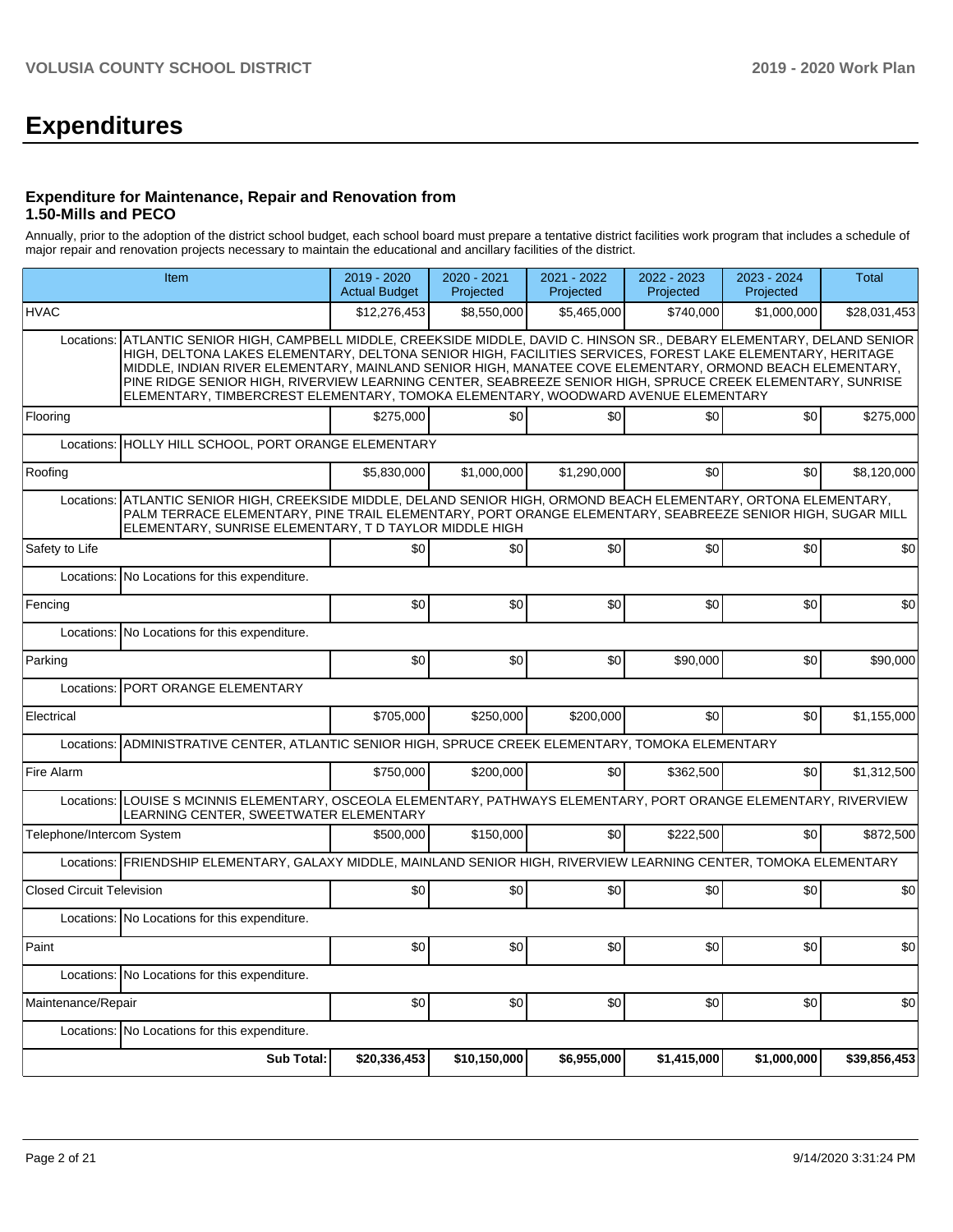| <b>PECO Maintenance Expenditures</b> | ጥ<br>JU'     | \$0          | \$0          | ሶስ<br>ა∪     | ሶስ<br>υU     | \$0           |
|--------------------------------------|--------------|--------------|--------------|--------------|--------------|---------------|
| 1.50 Mill Sub Total: I               | \$34.968.857 | \$35,282,404 | \$33,087,404 | \$27.547.404 | \$27.132.404 | \$158,018,473 |

| <b>Other Items</b>                                                                                                                                                                                                                                                                                                                                                                                                                                                                                                                                                                                                                                                                                                                                                                                                                                                                                                                                                                                                                                                                                                                                                                                                                                                                                                                                                                                                                                                                                                                                                                                                                                                                                                                                                                                                                                                                                                                                                                                                                                                            | 2019 - 2020<br><b>Actual Budget</b> | 2020 - 2021<br>Projected | 2021 - 2022<br>Projected | $2022 - 2023$<br>Projected | 2023 - 2024<br>Projected | Total        |  |  |  |
|-------------------------------------------------------------------------------------------------------------------------------------------------------------------------------------------------------------------------------------------------------------------------------------------------------------------------------------------------------------------------------------------------------------------------------------------------------------------------------------------------------------------------------------------------------------------------------------------------------------------------------------------------------------------------------------------------------------------------------------------------------------------------------------------------------------------------------------------------------------------------------------------------------------------------------------------------------------------------------------------------------------------------------------------------------------------------------------------------------------------------------------------------------------------------------------------------------------------------------------------------------------------------------------------------------------------------------------------------------------------------------------------------------------------------------------------------------------------------------------------------------------------------------------------------------------------------------------------------------------------------------------------------------------------------------------------------------------------------------------------------------------------------------------------------------------------------------------------------------------------------------------------------------------------------------------------------------------------------------------------------------------------------------------------------------------------------------|-------------------------------------|--------------------------|--------------------------|----------------------------|--------------------------|--------------|--|--|--|
| Minor Projects < \$25K                                                                                                                                                                                                                                                                                                                                                                                                                                                                                                                                                                                                                                                                                                                                                                                                                                                                                                                                                                                                                                                                                                                                                                                                                                                                                                                                                                                                                                                                                                                                                                                                                                                                                                                                                                                                                                                                                                                                                                                                                                                        | \$4,000,000                         | \$4,000,000              | \$4,000,000              | \$4,000,000                | \$4,000,000              | \$20,000,000 |  |  |  |
| ADMINISTRATIVE CENTER, ATLANTIC SENIOR HIGH, BICENTENNIAL PARK, BLUE LAKE ELEMENTARY, BONNER ELEMENTARY,<br>Locations<br>BREWSTER CENTER, CAMPBELL MIDDLE, CENTRAL WAREHOUSE & TRANSPORTATION, CHAMPION ELEMENTARY, CHISHOLM<br>ELEMENTARY, CITRUS GROVE ELEMENTARY, CORONADO BEACH ELEMENTARY, CREEKSIDE MIDDLE, CYPRESS CREEK<br>ELEMENTARY, DAVID C. HINSON SR., Daytona Transportation, DEBARY ELEMENTARY, DELAND MIDDLE, DELAND SENIOR HIGH,<br>DELTONA LAKES ELEMENTARY, DELTONA MAINTENANCE & TRANSPORTATION, DELTONA MIDDLE, DELTONA SENIOR HIGH,<br>DISCOVERY ELEMENTARY, EDGEWATER PUBLIC ELEMENTARY, EDITH I STARKE ELEMENTARY, ENTERPRISE ELEMENTARY,<br>FACILITIES SERVICES, FOREST LAKE ELEMENTARY, FREEDOM ELEMENTARY, FRIENDSHIP ELEMENTARY, GALAXY MIDDLE,<br>GEORGE W MARKS ELEMENTARY, HERBERT STREET CENTER, HERITAGE MIDDLE, HIGHBANKS LEARNING CENTER WEST,<br>HOLLY HILL SCHOOL, HORIZON ELEMENTARY, INDIAN RIVER ELEMENTARY, LOUISE S MCINNIS ELEMENTARY, MAINLAND<br>SENIOR HIGH, MANATEE COVE ELEMENTARY, NEW SMYRNA BEACH HIGH SCHOOL (NEW), NEW SMYRNA BEACH MIDDLE,<br>ORANGE CITY ELEMENTARY, ORMOND BEACH ELEMENTARY, ORMOND BEACH MIDDLE, ORMOND BEACH TRANSPORTATION,<br>ORTONA ELEMENTARY, OSCEOLA ELEMENTARY, OSTEEN ELEMENTARY, PALM TERRACE ELEMENTARY, PATHWAYS<br>ELEMENTARY, PIERSON ELEMENTARY, PINE RIDGE SENIOR HIGH, PINE TRAIL ELEMENTARY, PORT ORANGE ELEMENTARY,<br>PRIDE ELEMENTARY, R J LONGSTREET ELEMENTARY, READ-PATTILLO ELEMENTARY, RIVER SPRINGS MIDDLE SCHOOL,<br>RIVERVIEW LEARNING CENTER, SEABREEZE SENIOR HIGH, SILVER SANDS MIDDLE, SOUTH DAYTONA ELEMENTARY,<br>SOUTHWESTERN MIDDLE, SPIRIT ELEMENTARY, SPRUCE CREEK ELEMENTARY, SPRUCE CREEK SENIOR HIGH, SUGAR MILL<br>ELEMENTARY, SUNRISE ELEMENTARY, SWEETWATER ELEMENTARY, T D TAYLOR MIDDLE HIGH, TIMBERCREST ELEMENTARY,<br>TOMOKA ELEMENTARY, TURIE T SMALL ELEMENTARY, TURNBULL TRANSPORTATION, UNIVERSITY HIGH SCHOOL, VOLUSIA<br>COUNTY SUPERINTENDENT'S OFFICE, VOLUSIA PINES ELEMENTARY, WESTSIDE ELEMENTARY, WOODWARD AVENUE<br><b>ELEMENTARY</b> |                                     |                          |                          |                            |                          |              |  |  |  |
| Infrastructure for Technology                                                                                                                                                                                                                                                                                                                                                                                                                                                                                                                                                                                                                                                                                                                                                                                                                                                                                                                                                                                                                                                                                                                                                                                                                                                                                                                                                                                                                                                                                                                                                                                                                                                                                                                                                                                                                                                                                                                                                                                                                                                 | \$250,000                           | \$250,000                | \$250,000                | \$250,000                  | \$250,000                | \$1,250,000  |  |  |  |
| Locations ADMINISTRATIVE CENTER, ATLANTIC SENIOR HIGH, BICENTENNIAL PARK, BLUE LAKE ELEMENTARY, BONNER ELEMENTARY,<br>BREWSTER CENTER, CAMPBELL MIDDLE, CENTRAL WAREHOUSE & TRANSPORTATION, CHAMPION ELEMENTARY, CHISHOLM<br>ELEMENTARY, CITRUS GROVE ELEMENTARY, CORONADO BEACH ELEMENTARY, CREEKSIDE MIDDLE, CYPRESS CREEK<br>ELEMENTARY, DAVID C. HINSON SR., Daytona Transportation, DEBARY ELEMENTARY, DELAND MIDDLE, DELAND SENIOR HIGH,<br>DELTONA LAKES ELEMENTARY, DELTONA MAINTENANCE & TRANSPORTATION, DELTONA MIDDLE, DELTONA SENIOR HIGH,<br>DISCOVERY ELEMENTARY, EDGEWATER PUBLIC ELEMENTARY, EDITH I STARKE ELEMENTARY, ENTERPRISE ELEMENTARY,<br>FACILITIES SERVICES, FOREST LAKE ELEMENTARY, FREEDOM ELEMENTARY, FRIENDSHIP ELEMENTARY, GALAXY MIDDLE,<br>GEORGE W MARKS ELEMENTARY, HERBERT STREET CENTER, HERITAGE MIDDLE, HIGHBANKS LEARNING CENTER WEST,<br>HOLLY HILL SCHOOL, HORIZON ELEMENTARY, INDIAN RIVER ELEMENTARY, LOUISE S MCINNIS ELEMENTARY, MAINLAND<br>SENIOR HIGH, MANATEE COVE ELEMENTARY, NEW SMYRNA BEACH HIGH SCHOOL (NEW), NEW SMYRNA BEACH MIDDLE,<br>ORANGE CITY ELEMENTARY, ORMOND BEACH ELEMENTARY, ORMOND BEACH MIDDLE, ORMOND BEACH TRANSPORTATION,<br>ORTONA ELEMENTARY, OSCEOLA ELEMENTARY, OSTEEN ELEMENTARY, PALM TERRACE ELEMENTARY, PATHWAYS<br>ELEMENTARY, PIERSON ELEMENTARY, PINE RIDGE SENIOR HIGH, PINE TRAIL ELEMENTARY, PORT ORANGE ELEMENTARY,<br>PRIDE ELEMENTARY, R J LONGSTREET ELEMENTARY, READ-PATTILLO ELEMENTARY, RIVER SPRINGS MIDDLE SCHOOL,<br>RIVERVIEW LEARNING CENTER, SEABREEZE SENIOR HIGH, SILVER SANDS MIDDLE, SOUTH DAYTONA ELEMENTARY,<br>SOUTHWESTERN MIDDLE, SPIRIT ELEMENTARY, SPRUCE CREEK ELEMENTARY, SPRUCE CREEK SENIOR HIGH, SUGAR MILL<br>ELEMENTARY, SUNRISE ELEMENTARY, SWEETWATER ELEMENTARY, T D TAYLOR MIDDLE HIGH, TIMBERCREST ELEMENTARY,<br>TOMOKA ELEMENTARY, TURIE T SMALL ELEMENTARY, TURNBULL TRANSPORTATION, UNIVERSITY HIGH SCHOOL, VOLUSIA<br>COUNTY SUPERINTENDENT'S OFFICE, VOLUSIA PINES ELEMENTARY, WESTSIDE ELEMENTARY, WOODWARD AVENUE<br><b>ELEMENTARY</b>    |                                     |                          |                          |                            |                          |              |  |  |  |
| <b>High School Athletics</b>                                                                                                                                                                                                                                                                                                                                                                                                                                                                                                                                                                                                                                                                                                                                                                                                                                                                                                                                                                                                                                                                                                                                                                                                                                                                                                                                                                                                                                                                                                                                                                                                                                                                                                                                                                                                                                                                                                                                                                                                                                                  | \$3,000,000                         | \$3,000,000              | \$3,000,000              | \$3,000,000                | \$3,000,000              | \$15,000,000 |  |  |  |
| Locations ATLANTIC SENIOR HIGH, DELAND SENIOR HIGH, DELTONA SENIOR HIGH, MAINLAND SENIOR HIGH, NEW SMYRNA BEACH HIGH<br>SCHOOL (NEW), PINE RIDGE SENIOR HIGH, SEABREEZE SENIOR HIGH, SPRUCE CREEK SENIOR HIGH, T D TAYLOR MIDDLE<br>HIGH. UNIVERSITY HIGH SCHOOL                                                                                                                                                                                                                                                                                                                                                                                                                                                                                                                                                                                                                                                                                                                                                                                                                                                                                                                                                                                                                                                                                                                                                                                                                                                                                                                                                                                                                                                                                                                                                                                                                                                                                                                                                                                                              |                                     |                          |                          |                            |                          |              |  |  |  |
| <b>Facilities Review</b>                                                                                                                                                                                                                                                                                                                                                                                                                                                                                                                                                                                                                                                                                                                                                                                                                                                                                                                                                                                                                                                                                                                                                                                                                                                                                                                                                                                                                                                                                                                                                                                                                                                                                                                                                                                                                                                                                                                                                                                                                                                      | \$0                                 | \$10,000,000             | \$11,000,000             | \$11,000,000               | \$11,000,000             | \$43,000,000 |  |  |  |
| Locations ATLANTIC SENIOR HIGH, BREWSTER CENTER, CAMPBELL MIDDLE, CORONADO BEACH ELEMENTARY, DELAND SENIOR HIGH,<br>DELTONA LAKES ELEMENTARY, EDGEWATER PUBLIC ELEMENTARY, EDITH I STARKE ELEMENTARY, FREEDOM ELEMENTARY,<br>HOLLY HILL SCHOOL, HORIZON ELEMENTARY, INDIAN RIVER ELEMENTARY, LOUISE S MCINNIS ELEMENTARY, MAINLAND<br>SENIOR HIGH, NEW SMYRNA BEACH HIGH SCHOOL (NEW), ORMOND BEACH ELEMENTARY, ORTONA ELEMENTARY, OSCEOLA<br>ELEMENTARY, PALM TERRACE ELEMENTARY, PINE RIDGE SENIOR HIGH, PINE TRAIL ELEMENTARY, PORT ORANGE<br>ELEMENTARY, RIVERVIEW LEARNING CENTER, SEABREEZE SENIOR HIGH, SPRUCE CREEK ELEMENTARY, SUGAR MILL<br>ELEMENTARY, TIMBERCREST ELEMENTARY                                                                                                                                                                                                                                                                                                                                                                                                                                                                                                                                                                                                                                                                                                                                                                                                                                                                                                                                                                                                                                                                                                                                                                                                                                                                                                                                                                                      |                                     |                          |                          |                            |                          |              |  |  |  |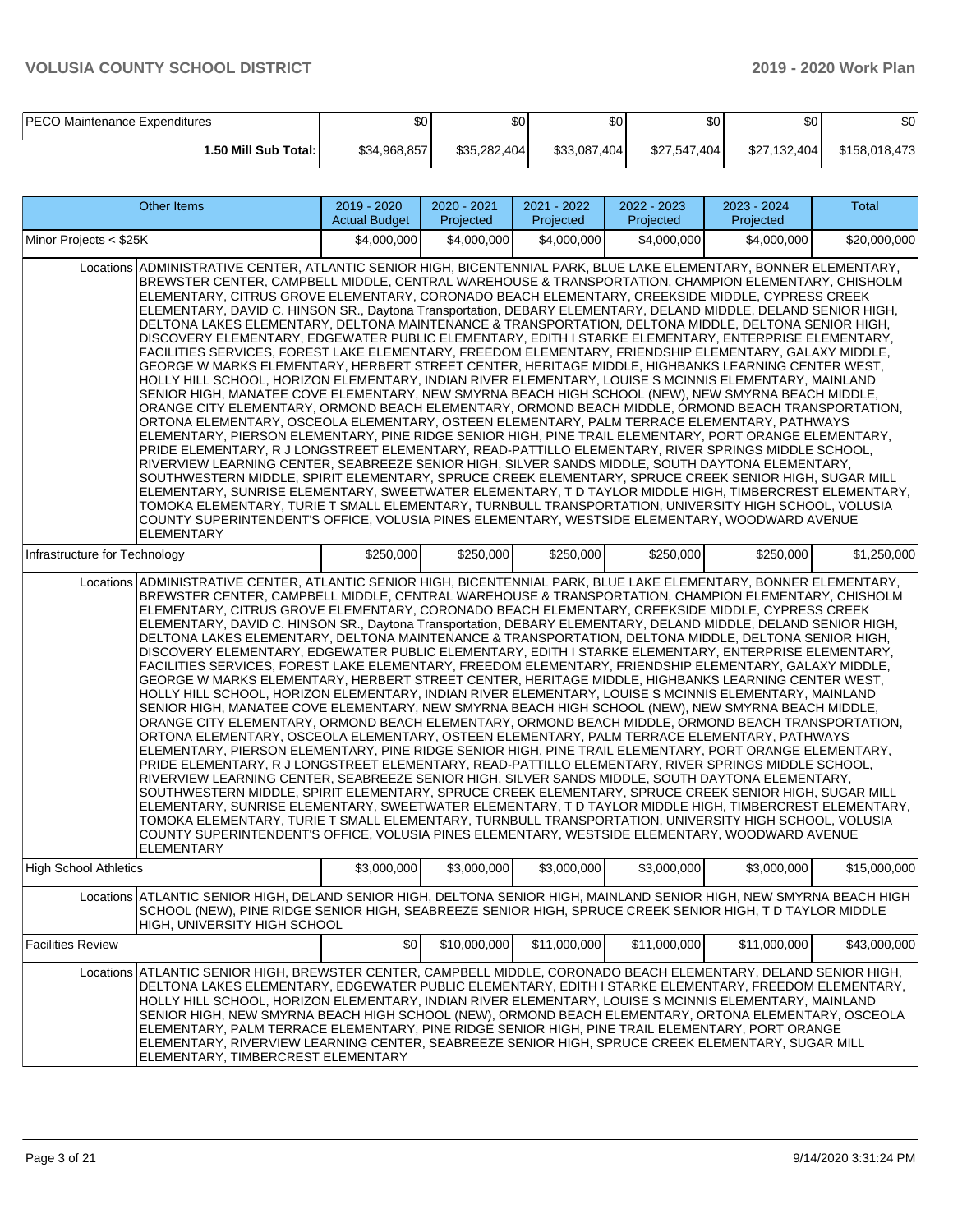| Security                      |                                                                                                                                                                                                                                                                                                                                                                                                                                                                                                                                                                                                                                                                                                                                                                                                                                                                                                                                                                                                                                                                                                                                                                                                                                                                                                                                                                                                                                                                                                                                                                                                                                                                                                                                                                                                                                                                                                                                                                                                                                                                                               | \$2,000,000  | \$2,000,000  | \$2,000,000  | \$2,000,000  | \$2,000,000  | \$10,000,000  |
|-------------------------------|-----------------------------------------------------------------------------------------------------------------------------------------------------------------------------------------------------------------------------------------------------------------------------------------------------------------------------------------------------------------------------------------------------------------------------------------------------------------------------------------------------------------------------------------------------------------------------------------------------------------------------------------------------------------------------------------------------------------------------------------------------------------------------------------------------------------------------------------------------------------------------------------------------------------------------------------------------------------------------------------------------------------------------------------------------------------------------------------------------------------------------------------------------------------------------------------------------------------------------------------------------------------------------------------------------------------------------------------------------------------------------------------------------------------------------------------------------------------------------------------------------------------------------------------------------------------------------------------------------------------------------------------------------------------------------------------------------------------------------------------------------------------------------------------------------------------------------------------------------------------------------------------------------------------------------------------------------------------------------------------------------------------------------------------------------------------------------------------------|--------------|--------------|--------------|--------------|--------------|---------------|
|                               | Locations BLUE LAKE ELEMENTARY, CHAMPION ELEMENTARY, CITRUS GROVE ELEMENTARY, DELAND MIDDLE, DELAND SENIOR HIGH,<br>DELTONA SENIOR HIGH, EDITH I STARKE ELEMENTARY, HOLLY HILL SCHOOL, INDIAN RIVER ELEMENTARY, MAINLAND SENIOR<br>HIGH, NEW SMYRNA BEACH HIGH SCHOOL (NEW), PINE RIDGE SENIOR HIGH, TURIE T SMALL ELEMENTARY                                                                                                                                                                                                                                                                                                                                                                                                                                                                                                                                                                                                                                                                                                                                                                                                                                                                                                                                                                                                                                                                                                                                                                                                                                                                                                                                                                                                                                                                                                                                                                                                                                                                                                                                                                 |              |              |              |              |              |               |
| <b>Media Center Retrofits</b> |                                                                                                                                                                                                                                                                                                                                                                                                                                                                                                                                                                                                                                                                                                                                                                                                                                                                                                                                                                                                                                                                                                                                                                                                                                                                                                                                                                                                                                                                                                                                                                                                                                                                                                                                                                                                                                                                                                                                                                                                                                                                                               | \$500,000    | \$1,000,000  | \$1,000,000  | \$1,000,000  | \$1,000,000  | \$4,500,000   |
|                               | Locations DELTONA SENIOR HIGH, SEABREEZE SENIOR HIGH                                                                                                                                                                                                                                                                                                                                                                                                                                                                                                                                                                                                                                                                                                                                                                                                                                                                                                                                                                                                                                                                                                                                                                                                                                                                                                                                                                                                                                                                                                                                                                                                                                                                                                                                                                                                                                                                                                                                                                                                                                          |              |              |              |              |              |               |
|                               | Facilities Management - Various Projects                                                                                                                                                                                                                                                                                                                                                                                                                                                                                                                                                                                                                                                                                                                                                                                                                                                                                                                                                                                                                                                                                                                                                                                                                                                                                                                                                                                                                                                                                                                                                                                                                                                                                                                                                                                                                                                                                                                                                                                                                                                      | \$2,800,000  | \$2,800,000  | \$2,800,000  | \$2,800,000  | \$2,800,000  | \$14,000,000  |
|                               | Locations ADMINISTRATIVE CENTER, ATLANTIC SENIOR HIGH, BLUE LAKE ELEMENTARY, BREWSTER CENTER, CAMPBELL MIDDLE,<br>CENTRAL WAREHOUSE & TRANSPORTATION, CHAMPION ELEMENTARY, CHISHOLM ELEMENTARY, CITRUS GROVE<br>ELEMENTARY, CORONADO BEACH ELEMENTARY, CREEKSIDE MIDDLE, CYPRESS CREEK ELEMENTARY, DAVID C. HINSON SR.,<br>Daytona Transportation, DEBARY ELEMENTARY, DELAND MIDDLE, DELAND SENIOR HIGH, DELTONA LAKES ELEMENTARY,<br>DELTONA MAINTENANCE & TRANSPORTATION, DELTONA MIDDLE, DELTONA SENIOR HIGH, DISCOVERY ELEMENTARY,<br>EDGEWATER PUBLIC ELEMENTARY, EDITH I STARKE ELEMENTARY, ENTERPRISE ELEMENTARY, FACILITIES SERVICES,<br>FOREST LAKE ELEMENTARY, FREEDOM ELEMENTARY, FRIENDSHIP ELEMENTARY, GALAXY MIDDLE, GEORGE W MARKS<br>ELEMENTARY, HERBERT STREET CENTER, HERITAGE MIDDLE, HIGHBANKS LEARNING CENTER WEST, HOLLY HILL SCHOOL,<br>HORIZON ELEMENTARY, INDIAN RIVER ELEMENTARY, LOUISE S MCINNIS ELEMENTARY, MAINLAND SENIOR HIGH, MANATEE<br>COVE ELEMENTARY, NEW SMYRNA BEACH HIGH SCHOOL (NEW), NEW SMYRNA BEACH MIDDLE, ORANGE CITY ELEMENTARY,<br>ORMOND BEACH ELEMENTARY, ORMOND BEACH MIDDLE, ORMOND BEACH TRANSPORTATION, ORTONA ELEMENTARY,<br>OSCEOLA ELEMENTARY, OSTEEN ELEMENTARY, PALM TERRACE ELEMENTARY, PATHWAYS ELEMENTARY, PIERSON<br>ELEMENTARY, PINE RIDGE SENIOR HIGH, PINE TRAIL ELEMENTARY, PORT ORANGE ELEMENTARY, PRIDE ELEMENTARY, R J<br>LONGSTREET ELEMENTARY, READ-PATTILLO ELEMENTARY, RIVER SPRINGS MIDDLE SCHOOL, RIVERVIEW LEARNING<br>CENTER, SEABREEZE SENIOR HIGH, SILVER SANDS MIDDLE, SOUTH DAYTONA ELEMENTARY, SOUTHWESTERN MIDDLE,<br>SPIRIT ELEMENTARY, SPRUCE CREEK ELEMENTARY, SPRUCE CREEK SENIOR HIGH, SUGAR MILL ELEMENTARY, SUNRISE<br>ELEMENTARY, SWEETWATER ELEMENTARY, T D TAYLOR MIDDLE HIGH, TIMBERCREST ELEMENTARY, TOMOKA ELEMENTARY,<br>TURIE T SMALL ELEMENTARY, TURNBULL TRANSPORTATION, UNIVERSITY HIGH SCHOOL, VOLUSIA PINES ELEMENTARY,<br>WESTSIDE ELEMENTARY, WOODWARD AVENUE ELEMENTARY                                                                                                            |              |              |              |              |              |               |
| Pavilions                     |                                                                                                                                                                                                                                                                                                                                                                                                                                                                                                                                                                                                                                                                                                                                                                                                                                                                                                                                                                                                                                                                                                                                                                                                                                                                                                                                                                                                                                                                                                                                                                                                                                                                                                                                                                                                                                                                                                                                                                                                                                                                                               | \$350,000    | \$300,000    | \$300,000    | \$300,000    | \$300,000    | \$1,550,000   |
|                               | Locations ENTERPRISE ELEMENTARY, R J LONGSTREET ELEMENTARY, SPRUCE CREEK ELEMENTARY                                                                                                                                                                                                                                                                                                                                                                                                                                                                                                                                                                                                                                                                                                                                                                                                                                                                                                                                                                                                                                                                                                                                                                                                                                                                                                                                                                                                                                                                                                                                                                                                                                                                                                                                                                                                                                                                                                                                                                                                           |              |              |              |              |              |               |
| Playgrounds                   |                                                                                                                                                                                                                                                                                                                                                                                                                                                                                                                                                                                                                                                                                                                                                                                                                                                                                                                                                                                                                                                                                                                                                                                                                                                                                                                                                                                                                                                                                                                                                                                                                                                                                                                                                                                                                                                                                                                                                                                                                                                                                               | \$250,000    | \$300,000    | \$300,000    | \$300,000    | \$300,000    | \$1,450,000   |
|                               | Locations DELTONA LAKES ELEMENTARY, INDIAN RIVER ELEMENTARY, PINE TRAIL ELEMENTARY, R J LONGSTREET ELEMENTARY                                                                                                                                                                                                                                                                                                                                                                                                                                                                                                                                                                                                                                                                                                                                                                                                                                                                                                                                                                                                                                                                                                                                                                                                                                                                                                                                                                                                                                                                                                                                                                                                                                                                                                                                                                                                                                                                                                                                                                                 |              |              |              |              |              |               |
| CO & DS Variance              |                                                                                                                                                                                                                                                                                                                                                                                                                                                                                                                                                                                                                                                                                                                                                                                                                                                                                                                                                                                                                                                                                                                                                                                                                                                                                                                                                                                                                                                                                                                                                                                                                                                                                                                                                                                                                                                                                                                                                                                                                                                                                               | \$1,482,404  | \$1,482,404  | \$1,482,404  | \$1,482,404  | \$1,482,404  | \$7,412,020   |
|                               | Locations ADMINISTRATIVE CENTER, ATLANTIC SENIOR HIGH, BICENTENNIAL PARK, BLUE LAKE ELEMENTARY, BONNER ELEMENTARY,<br>BREWSTER CENTER, CAMPBELL MIDDLE, CENTRAL WAREHOUSE & TRANSPORTATION, CHAMPION ELEMENTARY, CHISHOLM<br>ELEMENTARY, CITRUS GROVE ELEMENTARY, CORONADO BEACH ELEMENTARY, CREEKSIDE MIDDLE, CYPRESS CREEK<br>ELEMENTARY, DAVID C. HINSON SR., Daytona Transportation, DEBARY ELEMENTARY, DELAND MIDDLE, DELAND SENIOR HIGH,<br>DELTONA LAKES ELEMENTARY, DELTONA MAINTENANCE & TRANSPORTATION, DELTONA MIDDLE, DELTONA SENIOR HIGH,<br>DISCOVERY ELEMENTARY, EDGEWATER PUBLIC ELEMENTARY, EDITH I STARKE ELEMENTARY, ENTERPRISE ELEMENTARY,<br>FACILITIES SERVICES, FOREST LAKE ELEMENTARY, FREEDOM ELEMENTARY, FRIENDSHIP ELEMENTARY, GALAXY MIDDLE,<br>GEORGE W MARKS ELEMENTARY, HERBERT STREET CENTER, HERITAGE MIDDLE, HIGHBANKS LEARNING CENTER WEST,<br>HOLLY HILL SCHOOL, HORIZON ELEMENTARY, INDIAN RIVER ELEMENTARY, LOUISE S MCINNIS ELEMENTARY, MAINLAND<br>SENIOR HIGH, MANATEE COVE ELEMENTARY, NEW SMYRNA BEACH HIGH SCHOOL (NEW), NEW SMYRNA BEACH MIDDLE,<br>ORANGE CITY ELEMENTARY, ORMOND BEACH ELEMENTARY, ORMOND BEACH MIDDLE, ORMOND BEACH TRANSPORTATION,<br>ORTONA ELEMENTARY, OSCEOLA ELEMENTARY, OSTEEN ELEMENTARY, PALM TERRACE ELEMENTARY, PATHWAYS<br>ELEMENTARY, PIERSON ELEMENTARY, Pierson Elementary (NEW), PINE RIDGE SENIOR HIGH, PINE TRAIL ELEMENTARY, PORT<br>ORANGE ELEMENTARY, PRIDE ELEMENTARY, R J LONGSTREET ELEMENTARY, READ-PATTILLO ELEMENTARY, RIVER SPRINGS<br>MIDDLE SCHOOL, RIVERVIEW LEARNING CENTER, SEABREEZE SENIOR HIGH, SILVER SANDS MIDDLE, SOUTH DAYTONA<br>ELEMENTARY, SOUTHWESTERN MIDDLE, SPIRIT ELEMENTARY, SPRUCE CREEK ELEMENTARY, SPRUCE CREEK SENIOR HIGH,<br>SUGAR MILL ELEMENTARY, SUNRISE ELEMENTARY, SWEETWATER ELEMENTARY, T D TAYLOR MIDDLE HIGH, TIMBERCREST<br>ELEMENTARY, TOMOKA ELEMENTARY, TURIE T SMALL ELEMENTARY, TURNBULL TRANSPORTATION, UNIVERSITY HIGH<br>SCHOOL, VOLUSIA COUNTY SUPERINTENDENT'S OFFICE, VOLUSIA PINES ELEMENTARY, WESTSIDE ELEMENTARY,<br>WOODWARD AVENUE ELEMENTARY |              |              |              |              |              |               |
|                               | Total:                                                                                                                                                                                                                                                                                                                                                                                                                                                                                                                                                                                                                                                                                                                                                                                                                                                                                                                                                                                                                                                                                                                                                                                                                                                                                                                                                                                                                                                                                                                                                                                                                                                                                                                                                                                                                                                                                                                                                                                                                                                                                        | \$34,968,857 | \$35,282,404 | \$33,087,404 | \$27,547,404 | \$27,132,404 | \$158,018,473 |

### **Local 1.50 Mill Expenditure For Maintenance, Repair and Renovation**

Anticipated expenditures expected from local funding sources over the years covered by the current work plan.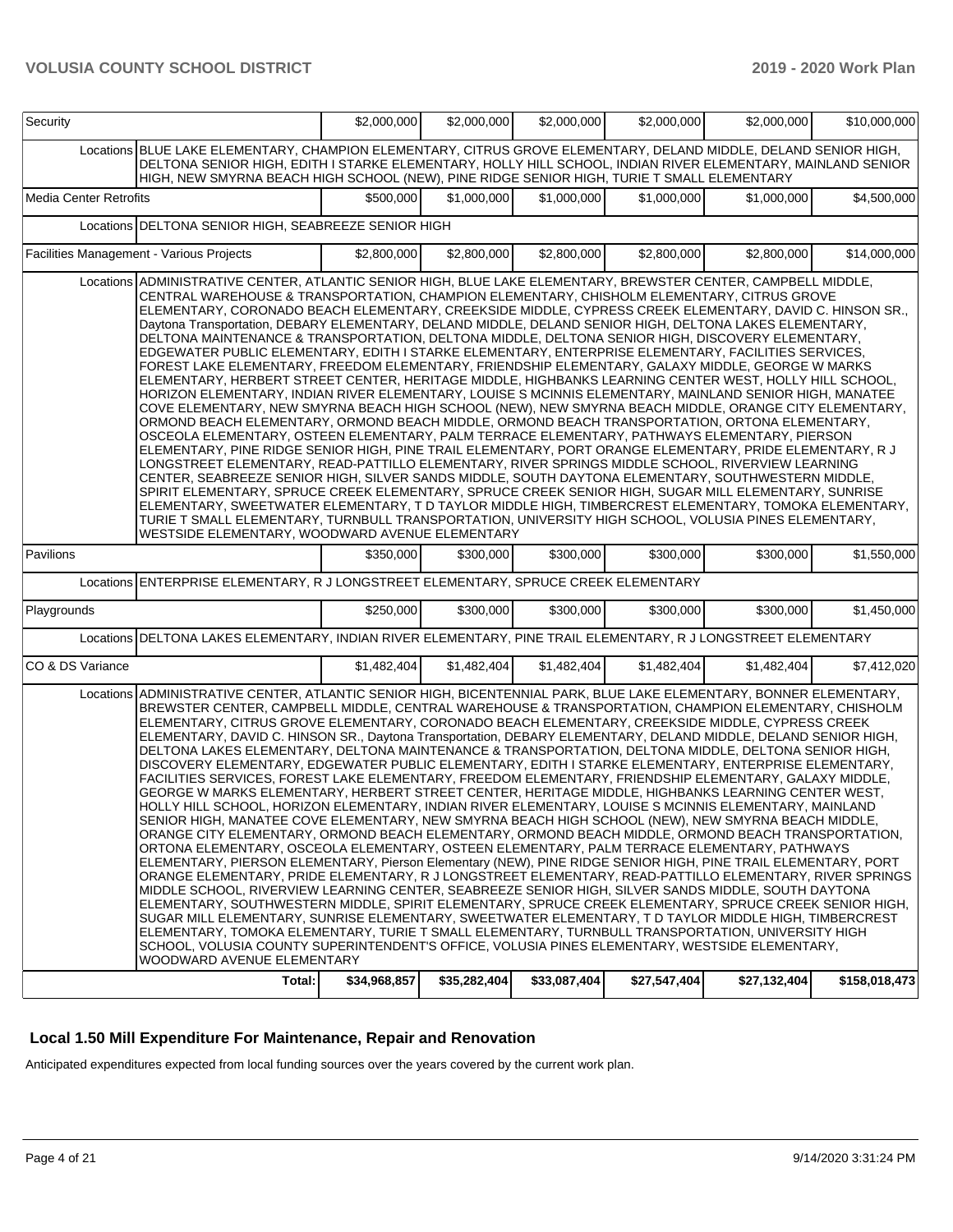| Item                                                         | 2019 - 2020<br><b>Actual Budget</b> | 2020 - 2021<br>Projected | 2021 - 2022<br>Projected | 2022 - 2023<br>Projected | 2023 - 2024<br>Projected | <b>Total</b>  |
|--------------------------------------------------------------|-------------------------------------|--------------------------|--------------------------|--------------------------|--------------------------|---------------|
| Remaining Maint and Repair from 1.5 Mills                    | \$34,968,857                        | \$35,282,404             | \$33,087,404             | \$27,547,404             | \$27,132,404             | \$158,018,473 |
| Maintenance/Repair Salaries                                  | \$6,400,000                         | \$4,400,000              | \$2,400,000              | \$2,400,000              | \$2,400,000              | \$18,000,000  |
| <b>School Bus Purchases</b>                                  | \$2,745,600                         | \$2,520,024              | \$2,236,000              | \$2,236,000              | \$2,236,000              | \$11,973,624  |
| Other Vehicle Purchases                                      | \$500,000                           | \$500,000                | \$500,000                | \$500,000                | \$500,000                | \$2,500,000   |
| Capital Outlay Equipment                                     | \$1,000,000                         | \$1,000,000              | \$1,000,000              | \$1,000,000              | \$1,000,000              | \$5,000,000   |
| Rent/Lease Payments                                          | \$0                                 | \$0                      | \$0                      | \$0                      | \$0                      | \$0           |
| COP Debt Service                                             | \$23,699,125                        | \$42,192,325             | \$42,172,750             | \$42,153,400             | \$42,135,500             | \$192,353,100 |
| Rent/Lease Relocatables                                      | \$100,000                           | \$100,000                | \$100,000                | \$100,000                | \$100,000                | \$500,000     |
| <b>Environmental Problems</b>                                | \$0                                 | \$0                      | \$0                      | \$0                      | \$0                      | \$0           |
| s.1011.14 Debt Service                                       | \$0                                 | \$0                      | \$0                      | \$0                      | \$0                      | \$0           |
| <b>Special Facilities Construction Account</b>               | \$0                                 | \$0                      | \$0                      | \$0                      | \$0                      | \$0           |
| Premiums for Property Casualty Insurance - 1011.71<br>(4a,b) | \$0                                 | \$0                      | \$0                      | \$0                      | \$0                      | \$0           |
| Qualified School Construction Bonds (QSCB)                   | \$0                                 | \$0                      | \$0                      | \$0                      | \$0                      | \$0           |
| Qualified Zone Academy Bonds (QZAB)                          | \$0                                 | \$0                      | \$0                      | \$0                      | \$0                      | \$0           |
| Projects in Progress                                         | \$63,823,672                        | \$0                      | \$0                      | \$0                      | \$0                      | \$63,823,672  |
| Portables - Moves & Compliance                               | \$400,000                           | \$400,000                | \$400,000                | \$400,000                | \$400,000                | \$2,000,000   |
| Network, EDP & Communications Equipment                      | \$9,000,000                         | \$9,000,000              | \$9,000,000              | \$9,000,000              | \$9,000,000              | \$45,000,000  |
| Copy Center Lease/Conv. Copier Lease                         | \$879,268                           | \$879,268                | \$879,268                | \$929,295                | \$929,295                | \$4,496,394   |
| ERP - SAAS Fees/SIS Maint and Hosting Fees                   | \$1,275,163                         | \$1,275,163              | \$1,275,163              | \$308,600                | \$0                      | \$4,134,089   |
| <b>Local Expenditure Totals:</b>                             | \$144,791,685                       | \$97,549,184             | \$93,050,585             | \$86,574,699             | \$85,833,199             | \$507,799,352 |

## **Revenue**

#### **1.50 Mill Revenue Source**

Schedule of Estimated Capital Outlay Revenue from each currently approved source which is estimated to be available for expenditures on the projects included in the tentative district facilities work program. All amounts are NET after considering carryover balances, interest earned, new COP's, 1011.14 and 1011.15 loans, etc. Districts cannot use 1.5-Mill funds for salaries except for those explicitly associated with maintenance/repair projects. (1011.71 (5), F.S.)

| <b>Item</b>                                                                      | Fund             | $2019 - 2020$<br><b>Actual Value</b> | 2020 - 2021<br>Projected | $2021 - 2022$<br>Projected | $2022 - 2023$<br>Projected | $2023 - 2024$<br>Projected | <b>Total</b>      |
|----------------------------------------------------------------------------------|------------------|--------------------------------------|--------------------------|----------------------------|----------------------------|----------------------------|-------------------|
| (1) Non-exempt property<br>assessed valuation                                    |                  | \$41,188,256,745                     | \$43,535,987,379         | \$46,017,538,660           | \$48,640,538,364           | \$51,413,049,050           | \$230,795,370,198 |
| (2) The Millage projected for<br>discretionary capital outlay per<br>s.1011.71   |                  | 1.50                                 | 1.50                     | 1.50                       | 1.50                       | 1.50                       |                   |
| (3) Full value of the 1.50-Mill<br>discretionary capital outlay per<br>s.1011.71 |                  | \$69,196,271                         | \$73,140,459             | \$77,309,465               | \$81,716,104               | \$86,373,922               | \$387,736,221     |
| (4) Value of the portion of the 1.50<br>-Mill ACTUALLY levied                    | 370 <sup>1</sup> | \$59,311,090                         | \$62,691,822             | \$66,265,256               | \$70,042,375               | \$74,034,791               | \$332,345,334     |
| (5) Difference of lines (3) and (4)                                              |                  | \$9,885,181                          | \$10,448,637             | \$11,044,209               | \$11,673,729               | \$12,339,131               | \$55,390,887      |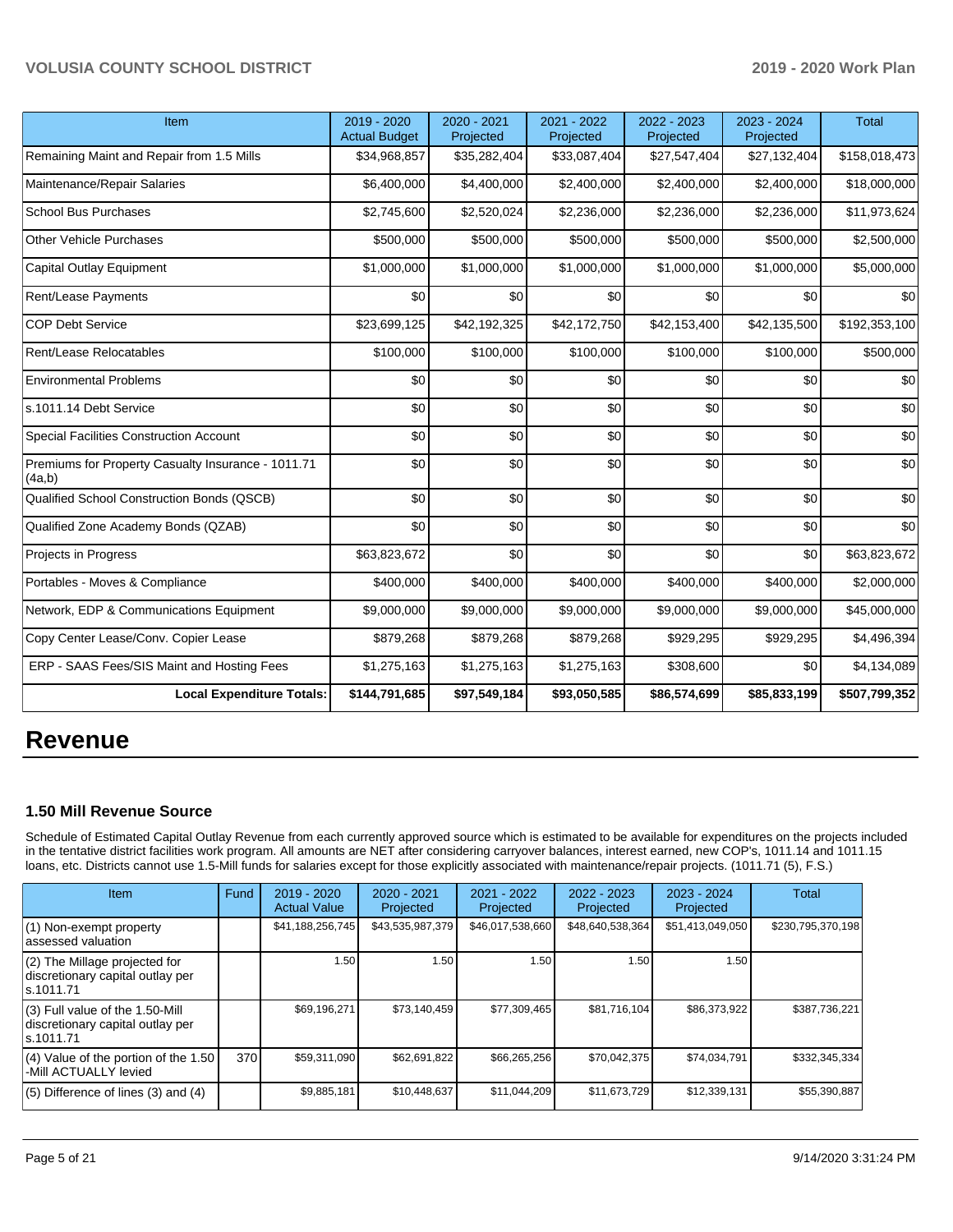### **PECO Revenue Source**

The figure in the row designated "PECO Maintenance" will be subtracted from funds available for new construction because PECO maintenance dollars cannot be used for new construction.

| Item                                 | Fund | 2019 - 2020<br><b>Actual Budget</b> | $2020 - 2021$<br>Projected | 2021 - 2022<br>Projected | 2022 - 2023<br>Projected | 2023 - 2024<br>Projected | Total |
|--------------------------------------|------|-------------------------------------|----------------------------|--------------------------|--------------------------|--------------------------|-------|
| <b>IPECO New Construction</b>        | 340  | \$0                                 | \$0                        | \$0                      | \$0                      | \$0                      | \$0   |
| <b>PECO Maintenance Expenditures</b> |      | <b>\$01</b>                         | \$0                        | \$0 <sub>1</sub>         | \$0                      | \$0                      | \$0   |
|                                      |      | \$0                                 | \$0                        | \$0                      | \$0                      | \$0                      | \$0   |

### **CO & DS Revenue Source**

Revenue from Capital Outlay and Debt Service funds.

| Item                                      | Fund | $2019 - 2020$<br><b>Actual Budget</b> | 2020 - 2021<br>Projected | 2021 - 2022<br>Projected | $2022 - 2023$<br>Projected | $2023 - 2024$<br>Projected | Total       |
|-------------------------------------------|------|---------------------------------------|--------------------------|--------------------------|----------------------------|----------------------------|-------------|
| ICO & DS Cash Flow-through<br>Distributed | 360  | \$1.954.816                           | \$1,954,816              | \$1,954,816              | \$1.954.816                | \$1,954,816                | \$9,774,080 |
| ICO & DS Interest on<br>Undistributed CO  | 360  | \$40,811                              | \$40,811                 | \$40,811                 | \$40,811                   | \$40,811                   | \$204,055   |
|                                           |      | \$1,995,627                           | \$1,995,627              | \$1,995,627              | \$1,995,627                | \$1,995,627                | \$9,978,135 |

#### **Fair Share Revenue Source**

Nothing reported for this section. All legally binding commitments for proportionate fair-share mitigation for impacts on public school facilities must be included in the 5-year district work program.

### **Sales Surtax Referendum**

Specific information about any referendum for a 1-cent or ½-cent surtax referendum during the previous year.

**Did the school district hold a surtax referendum during the past fiscal year 2018 - 2019?**

No

### **Additional Revenue Source**

Any additional revenue sources

| <b>Item</b>                                                       | $2019 - 2020$<br><b>Actual Value</b> | 2020 - 2021<br>Projected | 2021 - 2022<br>Projected | 2022 - 2023<br>Projected | $2023 - 2024$<br>Projected | Total        |
|-------------------------------------------------------------------|--------------------------------------|--------------------------|--------------------------|--------------------------|----------------------------|--------------|
| Impact fees received                                              | \$6,000,000                          | \$5,000,000              | \$5,000,000              | \$5,000,000              | \$5,000,000                | \$26,000,000 |
| Private donations                                                 | \$0                                  | \$0                      | \$0                      | \$0                      | \$0                        | \$0          |
| Grants from local governments or not-for-<br>profit organizations | \$0 <sub>1</sub>                     | \$0                      | \$0                      | \$0                      | \$0                        | \$0          |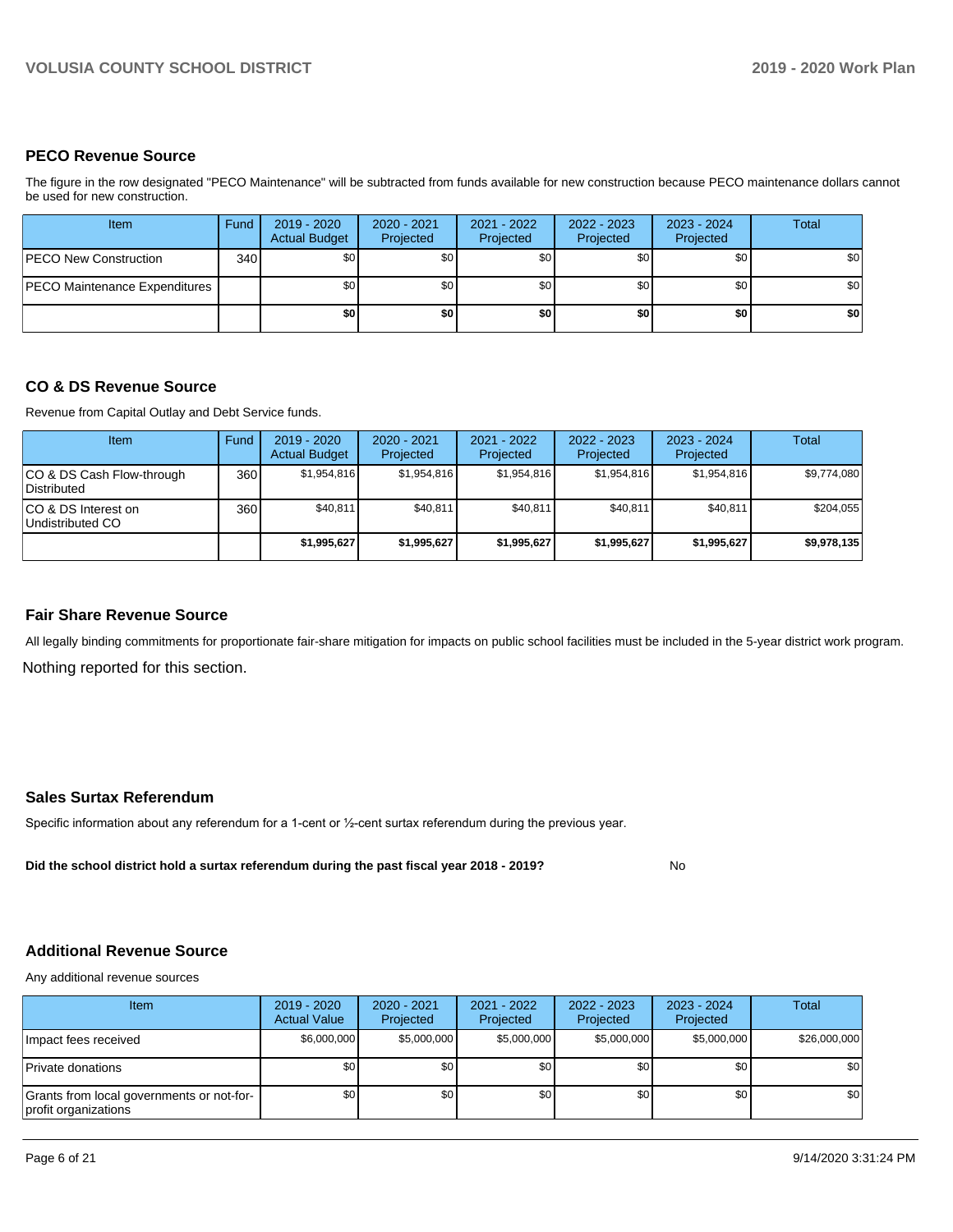| Interest, Including Profit On Investment                                                                                  | \$100,000      | \$100,000      | \$100,000      | \$100,000        | \$100,000      | \$500,000       |
|---------------------------------------------------------------------------------------------------------------------------|----------------|----------------|----------------|------------------|----------------|-----------------|
| Revenue from Bonds pledging proceeds<br>from 1 cent or 1/2 cent Sales Surtax                                              | \$0            | \$0            | \$0            | \$0              | \$0            | \$0             |
| <b>Total Fund Balance Carried Forward</b>                                                                                 | \$118,993,546  | \$93,989,792   | \$71,923,833   | \$45,654,393     | \$60,115,230   | \$390,676,794   |
| General Capital Outlay Obligated Fund<br><b>Balance Carried Forward From Total</b><br><b>Fund Balance Carried Forward</b> | (\$93,989,792) | (\$71,923,833) | (\$45,654,393) | (\$60, 115, 230) | (\$77,891,393) | (\$349,574,641) |
| <b>Special Facilities Construction Account</b>                                                                            | \$0            | \$0            | \$0            | \$0              | \$0            | \$0             |
| One Cent - 1/2 Cent Sales Surtax Debt<br>Service From Total Fund Balance Carried<br>Forward                               | (\$3,274,688)  | (\$3,274,563)  | (\$3,273,688)  | (\$3,273,125)    | (\$3,272,625)  | (\$16,368,689)  |
| Capital Outlay Projects Funds Balance<br>Carried Forward From Total Fund<br><b>Balance Carried Forward</b>                | \$0            | \$0            | \$0            | \$0              | \$0            | \$0             |
| Proceeds from a s.1011.14/15 F.S. Loans                                                                                   | \$0            | \$0            | \$0            | \$0              | \$0            | \$0             |
| District Bonds - Voted local bond<br>referendum proceeds per s.9, Art VII<br><b>State Constitution</b>                    | \$0            | \$0            | \$0            | \$0              | \$0            | \$0             |
| Proceeds from Special Act Bonds                                                                                           | \$0            | \$0            | \$0            | \$0              | \$0            | \$0             |
| Estimated Revenue from CO & DS Bond<br>Sale                                                                               | \$0            | \$0            | \$0            | \$0              | \$0            | \$0             |
| Proceeds from Voted Capital<br>Improvements millage                                                                       | \$0            | \$0            | \$0            | \$0              | \$0            | \$0             |
| Other Revenue for Other Capital Projects                                                                                  | \$0            | \$0            | \$0            | \$0              | \$0            | \$0             |
| Proceeds from 1/2 cent sales surtax<br>authorized by school board                                                         | \$42,158,063   | \$42,579,643   | \$43,005,440   | \$43,435,494     | \$43,869,849   | \$215,048,489   |
| Proceeds from local governmental<br>infrastructure sales surtax                                                           | \$0            | \$0            | \$0            | \$0              | \$0            | \$0             |
| Proceeds from Certificates of<br>Participation (COP's) Sale                                                               | \$100,000,000  | \$0            | \$0            | \$0              | \$0            | \$100,000,000   |
| Classrooms First Bond proceeds amount<br>authorized in FY 1997-98                                                         | \$0            | \$0            | \$0            | \$0              | \$0            | \$0             |
| <b>Classrooms for Kids</b>                                                                                                | \$0            | \$0            | \$0            | \$0              | \$0            | \$0             |
| <b>District Equity Recognition</b>                                                                                        | \$0            | \$0            | \$0            | \$0              | \$0            | \$0             |
| <b>Federal Grants</b>                                                                                                     | \$0            | \$0            | \$0            | \$0              | \$0            | \$0             |
| Proportionate share mitigation (actual<br>cash revenue only, not in kind donations)                                       | \$0            | \$0            | \$0            | \$0              | \$0            | \$0             |
| <b>Subtotal</b>                                                                                                           | \$169,987,129  | \$66,471,039   | \$71,101,192   | \$30,801,532     | \$27,921,061   | \$366,281,953   |

## **Total Revenue Summary**

| <b>Item Name</b>                                                | 2019 - 2020<br><b>Budget</b> | $2020 - 2021$<br>Projected | $2021 - 2022$<br>Projected | $2022 - 2023$<br>Projected | $2023 - 2024$<br>Projected | <b>Five Year Total</b> |
|-----------------------------------------------------------------|------------------------------|----------------------------|----------------------------|----------------------------|----------------------------|------------------------|
| Local 1.5 Mill Discretionary Capital Outlay  <br><b>Revenue</b> | \$59,311,090                 | \$62.691.822               | \$66.265.256               | \$70,042,375               | \$74,034,791               | \$332,345,334          |
| IPECO and 1.5 Mill Maint and Other 1.5<br>Mill Expenditures     | (\$144,791,685)              | (S97.549.184)              | (\$93,050,585)             | (\$86,574,699)             | (\$85,833,199)             | (\$507,799,352)        |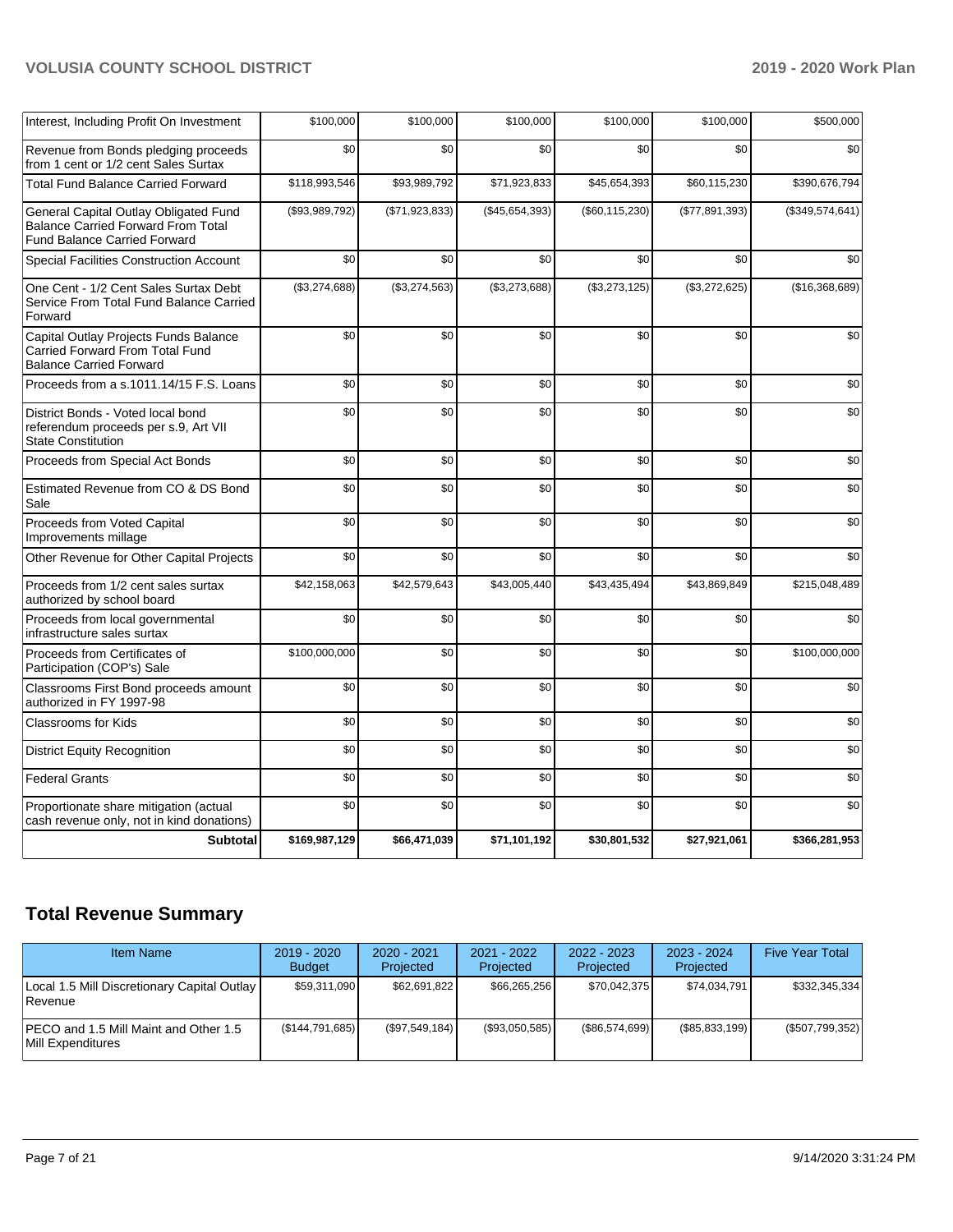| <b>IPECO Maintenance Revenue</b>                          | \$0                          | \$0 <sub>1</sub>         | \$0                      | \$0                      | \$0                      | \$0                    |
|-----------------------------------------------------------|------------------------------|--------------------------|--------------------------|--------------------------|--------------------------|------------------------|
| <b>Available 1.50 Mill for New</b><br><b>Construction</b> | (\$85,480,595)               | (\$34,857,362)           | (\$26,785,329)           | (\$16,532,324)           | (\$11,798,408)           | (\$175,454,018)        |
|                                                           |                              |                          |                          |                          |                          |                        |
| <b>Item Name</b>                                          | 2019 - 2020<br><b>Budget</b> | 2020 - 2021<br>Projected | 2021 - 2022<br>Projected | 2022 - 2023<br>Projected | 2023 - 2024<br>Projected | <b>Five Year Total</b> |
| ICO & DS Revenue                                          | \$1,995,627                  | \$1,995,627              | \$1,995,627              | \$1,995,627              | \$1,995,627              | \$9,978,135            |
| <b>PECO New Construction Revenue</b>                      | \$0                          | \$0 <sub>1</sub>         | \$0                      | \$0                      | \$0                      | \$0                    |
| Other/Additional Revenue                                  | \$169,987,129                | \$66,471,039             | \$71,101,192             | \$30,801,532             | \$27,921,061             | \$366,281,953          |
| <b>Total Additional Revenuel</b>                          | \$171,982,756                | \$68,466,666             | \$73,096,819             | \$32,797,159             | \$29,916,688             | \$376,260,088          |
| <b>Total Available Revenue</b>                            | \$86,502,161                 | \$33,609,304             | \$46,311,490             | \$16,264,835             | \$18,118,280             | \$200,806,070          |

# **Project Schedules**

## **Capacity Project Schedules**

A schedule of capital outlay projects necessary to ensure the availability of satisfactory classrooms for the projected student enrollment in K-12 programs.

| <b>Project Description</b> | Location                                   |                          | 2019 - 2020    | 2020 - 2021    | 2021 - 2022 | 2022 - 2023    | 2023 - 2024 | Total           | Funded |
|----------------------------|--------------------------------------------|--------------------------|----------------|----------------|-------------|----------------|-------------|-----------------|--------|
| <b>Additional Capacity</b> | <b>TOMOKA</b><br><b>ELEMENTARY</b>         | Planned<br>Cost:         | \$0            | \$0            | \$6,000,000 | \$0            | \$0         | \$6,000,000 Yes |        |
|                            |                                            | <b>Student Stations:</b> | $\overline{0}$ | $\Omega$       | 198         | $\overline{0}$ | $\mathbf 0$ | 198             |        |
|                            | <b>Total Classrooms:</b>                   |                          | $\mathbf 0$    | $\mathbf{0}$   | 9           | $\mathbf 0$    | $\mathbf 0$ | 9               |        |
|                            | Gross Sq Ft:                               |                          | $\mathbf 0$    | 0              | 13,000      | $\mathbf 0$    | $\mathbf 0$ | 13,000          |        |
| <b>Additional Capacity</b> | <b>GEORGE W MARKS</b><br><b>ELEMENTARY</b> | Planned<br>Cost:         | \$5,000,000    | \$0            | \$0         | \$0            | \$0         | \$5,000,000 Yes |        |
|                            | <b>Student Stations:</b>                   |                          | 160            | $\mathbf 0$    | $\mathbf 0$ | $\mathbf 0$    | $\mathbf 0$ | 160             |        |
|                            |                                            | <b>Total Classrooms:</b> | 8              | $\overline{0}$ | 0           | $\overline{0}$ | $\mathbf 0$ | 8               |        |
|                            |                                            | Gross Sq Ft:             | 10,500         | 0              | $\mathbf 0$ | 0              | $\mathbf 0$ | 10,500          |        |
| <b>Classroom Addition</b>  | <b>ORANGE CITY</b><br><b>ELEMENTARY</b>    | Planned<br>Cost:         | \$0            | \$0            | \$0         | \$0            | \$5,000,000 | \$5,000,000 Yes |        |
|                            | <b>Student Stations:</b>                   |                          | $\pmb{0}$      | 0              | $\pmb{0}$   | 0              | 198         | 198             |        |
|                            |                                            | <b>Total Classrooms:</b> | $\mathbf 0$    | $\overline{0}$ | $\mathbf 0$ | $\mathbf{0}$   | 9           | 9               |        |
|                            |                                            | Gross Sq Ft:             | $\pmb{0}$      | 0              | $\pmb{0}$   | 0              | 13,000      | 13,000          |        |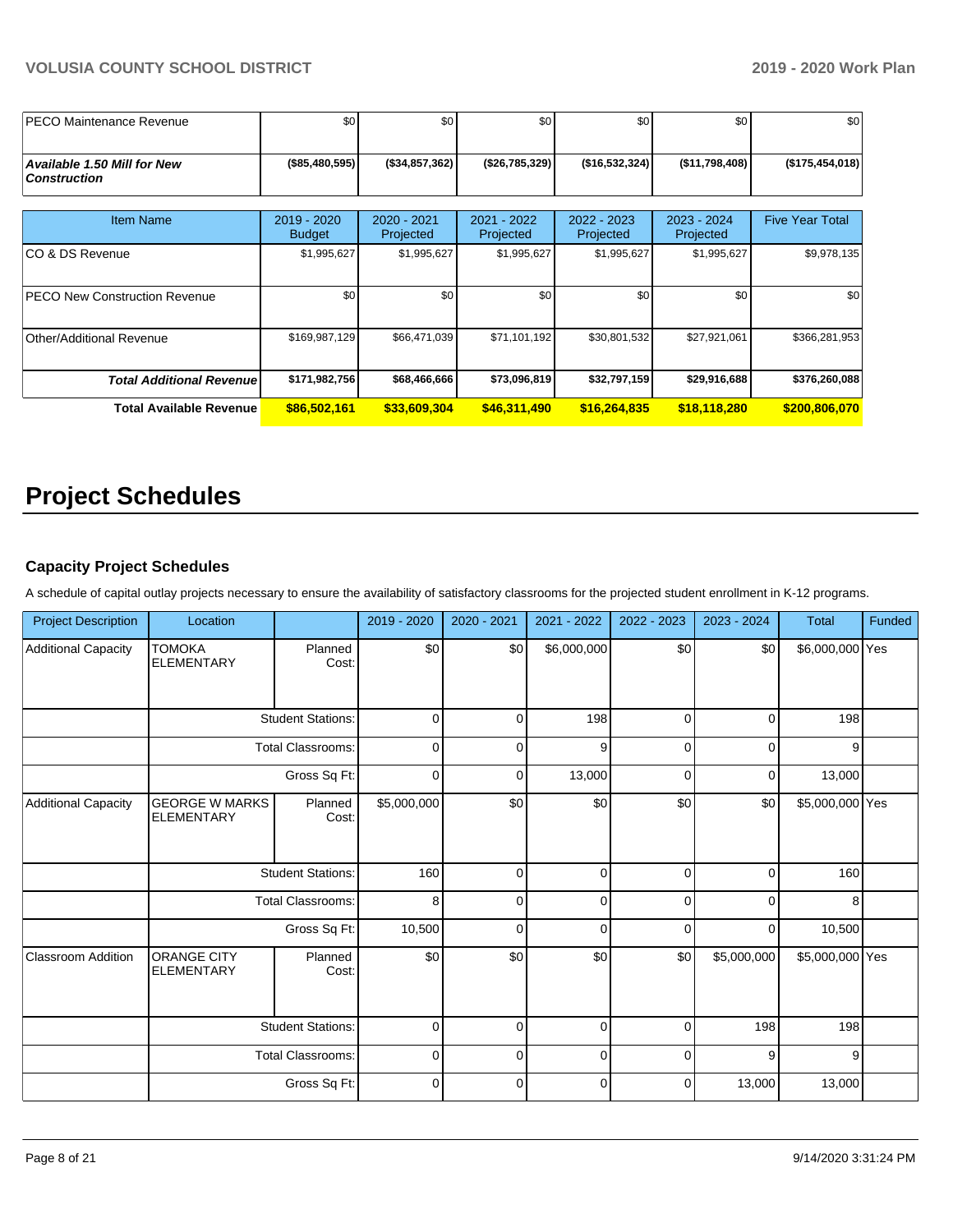| <b>Classroom Addition</b>          | <b>SPRUCE CREEK</b><br><b>SENIOR HIGH</b> | Planned<br>Cost:         | \$0            | \$0            | \$0            | \$3,000,000 | \$10,000,000 | \$13,000,000 Yes |  |
|------------------------------------|-------------------------------------------|--------------------------|----------------|----------------|----------------|-------------|--------------|------------------|--|
|                                    |                                           | <b>Student Stations:</b> | $\overline{0}$ | 0              | 0              | 0           | 750          | 750              |  |
|                                    |                                           | Total Classrooms:        | $\overline{0}$ | $\overline{0}$ | $\overline{0}$ | 0           | 30           | 30               |  |
|                                    |                                           | Gross Sq Ft:             | $\overline{0}$ | 0              | $\Omega$       | 0           | 45,000       | 45,000           |  |
| Master Plan<br>Additional Capacity | <b>DELTONA MIDDLE</b>                     | Planned<br>Cost:         | \$6,600,000    | \$0            | \$0            | \$0         | \$0          | \$6,600,000 Yes  |  |
|                                    | <b>Student Stations:</b>                  |                          | 160            | $\overline{0}$ | $\overline{0}$ | 0           | 0            | 160              |  |
|                                    | <b>Total Classrooms:</b>                  |                          | 7              | ΟI             | $\Omega$       | 0           | $\Omega$     |                  |  |
|                                    |                                           | Gross Sq Ft:             | 10,000         | οI             | $\Omega$       | 0           | 0            | 10,000           |  |

| Planned Cost:   \$11,600,000 |        | \$0 | \$6,000,000 | \$3,000,000 | \$15,000,000 | \$35,600,000 |
|------------------------------|--------|-----|-------------|-------------|--------------|--------------|
| <b>Student Stations:</b>     | 320    |     | 198         | υ           | 948          | 1,466        |
| <b>Total Classrooms:</b>     | 15 I   |     |             |             | 39           | 63           |
| Gross Sq Ft:                 | 20,500 |     | 13,000      | 0           | 58,000       | 91,500       |

## **Other Project Schedules**

Major renovations, remodeling, and additions of capital outlay projects that do not add capacity to schools.

| <b>Project Description</b>                                 | Location                                                            | 2019 - 2020<br><b>Actual Budget</b> | 2020 - 2021<br>Projected | 2021 - 2022<br>Projected | 2022 - 2023<br>Projected | 2023 - 2024<br>Projected | <b>Total</b>     | Funded |
|------------------------------------------------------------|---------------------------------------------------------------------|-------------------------------------|--------------------------|--------------------------|--------------------------|--------------------------|------------------|--------|
| Renovations                                                | <b>EDITH I STARKE</b><br><b>ELEMENTARY</b>                          | \$0                                 | \$0                      | \$4,000,000              | \$0                      | \$0 <sub>1</sub>         | \$4,000,000 Yes  |        |
| <b>Interior Renovations</b>                                | <b>BREWSTER CENTER</b>                                              | \$0                                 | \$0                      | \$3,000,000              | \$0                      | \$0                      | \$3,000,000 Yes  |        |
| Bus Loop and Drainage<br>Renovations                       | <b>DELTONA SENIOR HIGH</b>                                          | \$150,000                           | \$0                      | \$0                      | \$0                      | \$0                      | \$150,000 Yes    |        |
| Master Plan                                                | <b>OSCEOLA</b><br><b>ELEMENTARY</b>                                 | \$2,000,000                         | \$24,000,000             | \$2,000,000              | \$5,000,000              | \$0                      | \$33,000,000 Yes |        |
| Master Plan                                                | <b>DELTONA MIDDLE</b>                                               | \$48,400,000                        | \$0                      | \$3,000,000              | \$0                      | \$0                      | \$51,400,000 Yes |        |
| <b>Master Plan</b>                                         | <b>GEORGE W MARKS</b><br><b>ELEMENTARY</b>                          | \$16,500,000                        | \$0                      | \$0                      | \$0                      | \$0                      | \$16,500,000 Yes |        |
| Master Plan                                                | TOMOKA ELEMENTARY                                                   | \$0                                 | \$2,000,000              | \$20,000,000             | \$2,000,000              | \$0                      | \$24,000,000 Yes |        |
| Lease                                                      | <b>CENTRAL WAREHOUSE</b><br>& TRANSPORTATION                        | \$107,161                           | \$109,304                | \$111,490                | \$114,835                | \$118,280                | \$561,070 Yes    |        |
| Upgrade Door Hardware                                      | <b>GALAXY MIDDLE</b>                                                | \$0                                 | \$0                      | \$700,000                | \$0                      | \$0                      | \$700,000 Yes    |        |
| Replace Basketball Court                                   | SUNRISE ELEMENTARY                                                  | \$75,000                            | \$0                      | \$0                      | \$0                      | \$0                      | \$75,000 Yes     |        |
| Site Improvements                                          | <b>DELTONA</b><br><b>MAINTENANCE &amp;</b><br><b>TRANSPORTATION</b> | \$0                                 | \$0                      | \$1,500,000              | \$0                      | \$0                      | \$1,500,000 Yes  |        |
| Cafeteria and Media Center<br>Renovations                  | <b>NEW SMYRNA BEACH</b><br><b>MIDDLE</b>                            | \$1,900,000                         | \$0                      | \$0                      | \$0                      | \$0                      | \$1,900,000 Yes  |        |
| HVAC, Ceiling, Lighting and<br><b>Flooring Campus Wide</b> | <b>NEW SMYRNA BEACH</b><br><b>MIDDLE</b>                            | \$3,000,000                         | \$7,000,000              | \$6,000,000              | \$6,000,000              | \$0                      | \$22,000,000 Yes |        |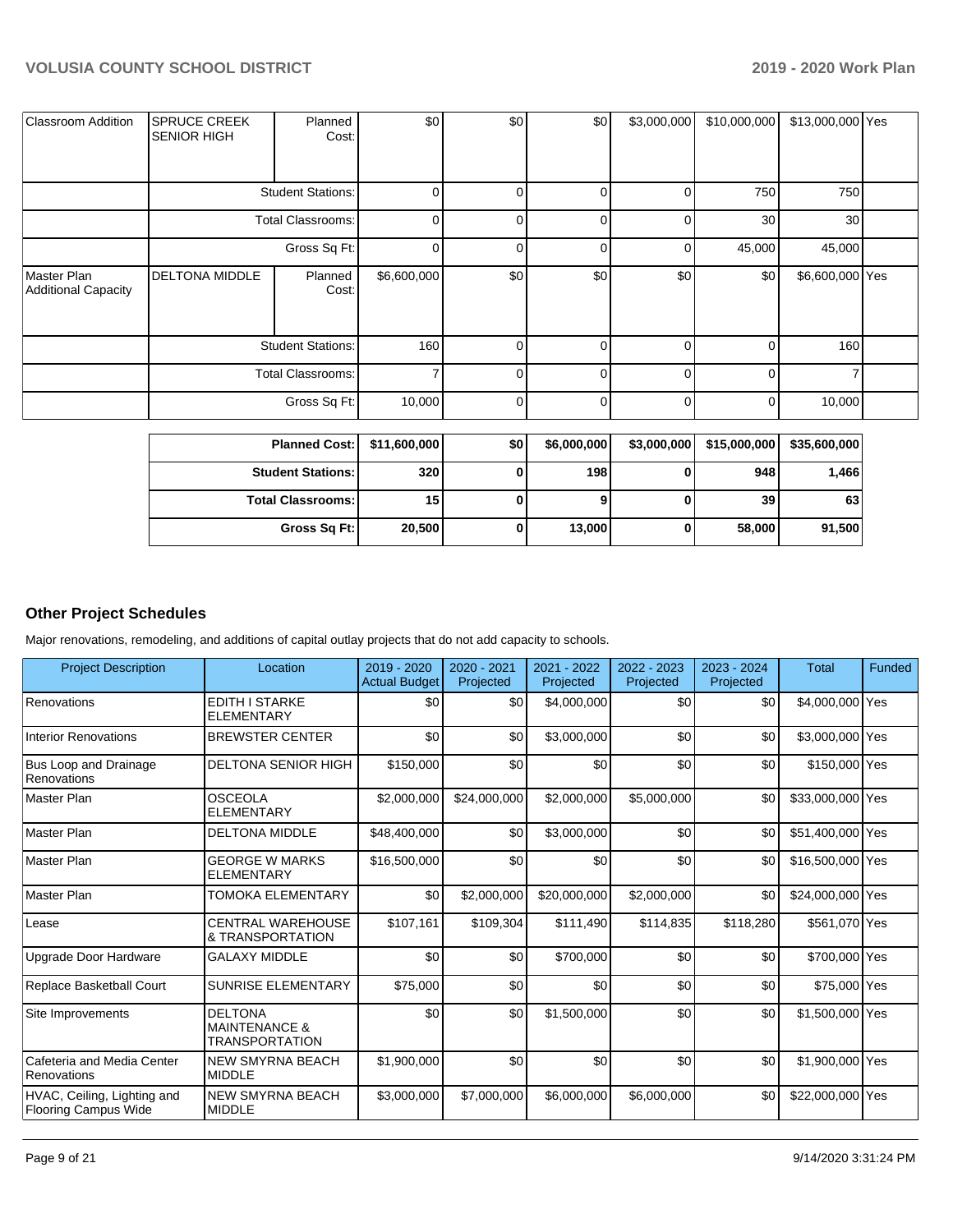| Renovations, Site<br>Improvements/Circulation    | <b>ORANGE CITY</b><br><b>I</b> ELEMENTARY                | \$0          | \$0          | \$0          | \$0          | \$3,000,000 | \$3,000,000 Yes             |  |
|--------------------------------------------------|----------------------------------------------------------|--------------|--------------|--------------|--------------|-------------|-----------------------------|--|
| Storm Water Drainage Upgrade BLUE LAKE           | <b>ELEMENTARY</b>                                        | \$660,000    | \$0          | \$0          | \$0          | \$0         | \$660,000 Yes               |  |
| <b>Fuel Island Canopy</b>                        | <b>ICENTRAL WAREHOUSE</b><br><b>&amp; TRANSPORTATION</b> | \$60,000     | \$0          | \$0          | \$0          | \$0         | \$60,000 Yes                |  |
| Security and Administration<br>Relocation        | <b>SILVER SANDS MIDDLE</b>                               | \$1,900,000  | \$0          | \$0          | \$0          | \$0         | \$1,900,000 Yes             |  |
| Cafeteria Renovations                            | <b>ISOUTHWESTERN</b><br><b>MIDDLE</b>                    | \$0          | \$500,000    | \$0          | \$0          | \$0         | \$500,000 Yes               |  |
| Repipe Sewer Bldg 8                              | <b>SOUTHWESTERN</b><br><b>MIDDLE</b>                     | \$150,000    | \$0          | \$0          | \$0          | \$0         | \$150,000 Yes               |  |
| Remodel Clinic and Office<br><b>Toliet Rooms</b> | <b>PORT ORANGE</b><br><b>I</b> ELEMENTARY                | \$0          | \$0          | \$0          | \$150,000    | \$0         | \$150,000 Yes               |  |
|                                                  |                                                          | \$74,902,161 | \$33,609,304 | \$40,311,490 | \$13,264,835 |             | \$3,118,280   \$165,206,070 |  |

### **Additional Project Schedules**

Any projects that are not identified in the last approved educational plant survey.

Nothing reported for this section.

## **Non Funded Growth Management Project Schedules**

Schedule indicating which projects, due to planned development, that CANNOT be funded from current revenues projected over the next five years.

| <b>Project Description</b>        | 2019 - 2020<br>Actual Budget | 2020 - 2021<br>Projected | 2021 - 2022<br>Projected | 2022 - 2023<br>Projected | $2023 - 2024$<br>Projected | Total | Funded  |
|-----------------------------------|------------------------------|--------------------------|--------------------------|--------------------------|----------------------------|-------|---------|
| Project description not specified | \$0 <sub>1</sub>             | \$0 <sub>1</sub>         | \$0                      | \$٥                      | \$0                        |       | $$0$ No |
|                                   | \$0                          | \$0                      | \$0                      | \$0 I                    | \$0                        | \$0   |         |

## **Tracking**

## **Capacity Tracking**

| Location                               | $2019 -$<br><b>2020 Satis.</b><br>Stu. Sta. | Actual<br>$2019 -$<br><b>2020 FISH</b><br>Capacity | Actual<br>$2018 -$<br>2019<br><b>COFTE</b> | # Class<br>Rooms | Actual<br>Average<br>$2019 -$<br>2020 Class<br><b>Size</b> | Actual<br>$2019 -$<br>2020<br><b>Utilization</b> | <b>New</b><br>Stu.<br><b>Capacity</b> | <b>New</b><br>Rooms to<br>be<br>Added/Re<br>moved | Projected<br>$2023 -$<br>2024<br><b>COFTE</b> | Projected<br>$2023 -$<br>2024<br><b>Utilization</b> | Projected<br>$2023 -$<br>2024 Class<br><b>Size</b> |
|----------------------------------------|---------------------------------------------|----------------------------------------------------|--------------------------------------------|------------------|------------------------------------------------------------|--------------------------------------------------|---------------------------------------|---------------------------------------------------|-----------------------------------------------|-----------------------------------------------------|----------------------------------------------------|
| <b>BONNER ELEMENTARY</b>               | 259 <sup>1</sup>                            |                                                    |                                            | 22               | υı                                                         | 0.00%                                            |                                       |                                                   | 0                                             | $0.00 \%$                                           | $\mathbf 0$                                        |
| <b>BLUE LAKE</b><br><b>IELEMENTARY</b> | 835                                         | 835                                                | 559                                        | 43               | 131                                                        | 67.00 %                                          |                                       |                                                   | 529                                           | 63.00 %                                             | $12 \overline{ }$                                  |
| <b>ITOMOKA ELEMENTARY</b>              | 1.062                                       | 1,062                                              | 766                                        | 54               | 14                                                         | 72.00 %                                          |                                       |                                                   | 748 I                                         | 70.00 %                                             | 12                                                 |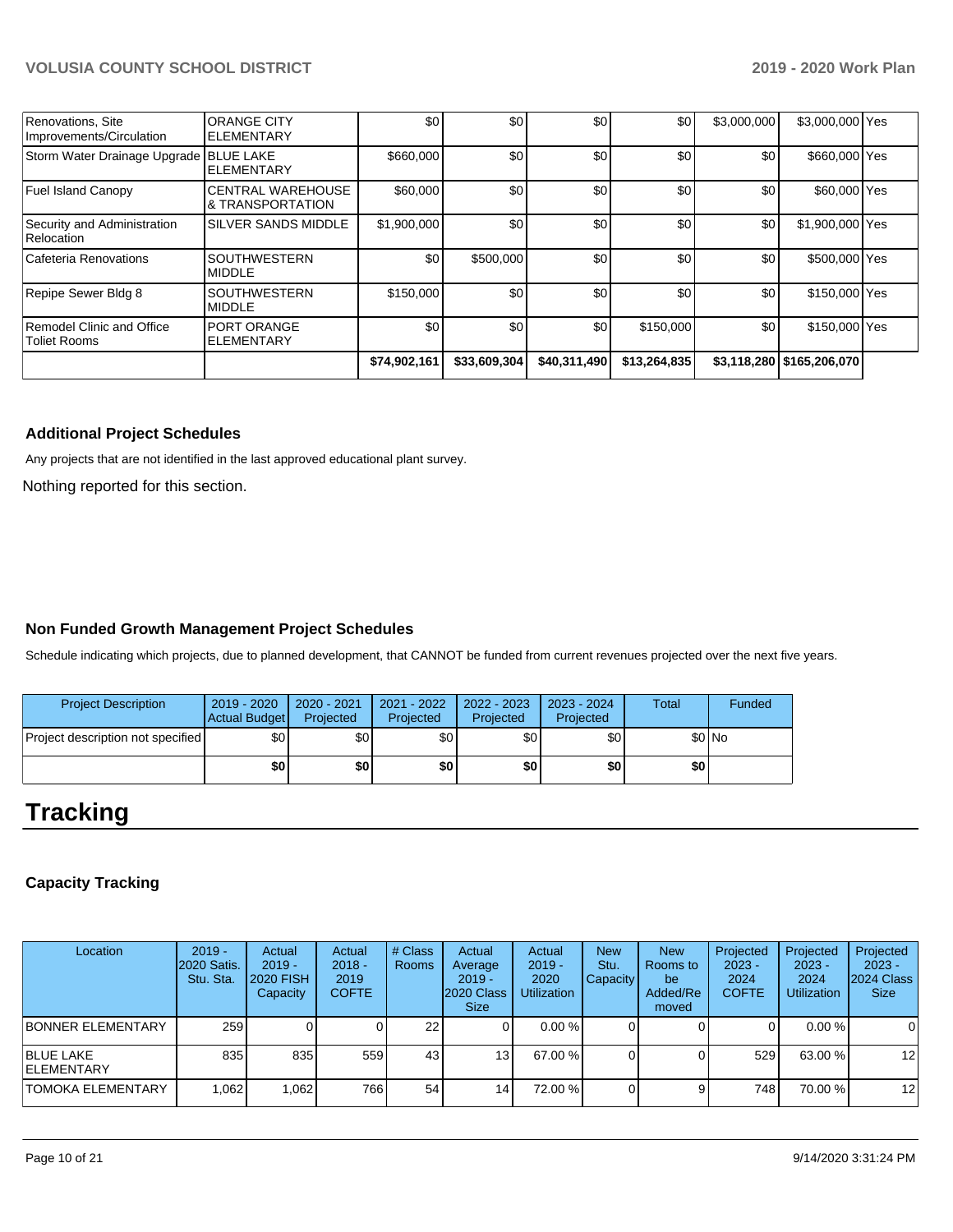| CAMPBELL MIDDLE                              | 1,251 | 1,125 | 831   | 53  | 16 | 74.00 % | 0           | $\Omega$       | 865   | 77.00 % | 16 |
|----------------------------------------------|-------|-------|-------|-----|----|---------|-------------|----------------|-------|---------|----|
| <b>PATHWAYS</b><br><b>ELEMENTARY</b>         | 813   | 813   | 761   | 42  | 18 | 94.00 % | 0           | $\Omega$       | 748   | 92.00 % | 18 |
| <b>PINE TRAIL</b><br><b>ELEMENTARY</b>       | 940   | 940   | 710   | 48  | 15 | 76.00 % | $\Omega$    | $\Omega$       | 674   | 72.00 % | 14 |
| <b>CHISHOLM</b><br><b>ELEMENTARY</b>         | 182   | 182   | 401   | 9   | 45 | 220.00% | 498         | 24             | 411   | 60.00 % | 12 |
| <b>ORMOND BEACH</b><br><b>ELEMENTARY</b>     | 404   | 404   | 347   | 20  | 17 | 86.00 % | $\Omega$    | $\mathbf 0$    | 334   | 83.00 % | 17 |
| CORONADO BEACH<br><b>ELEMENTARY</b>          | 326   | 326   | 246   | 17  | 14 | 75.00 % | $\Omega$    | $\Omega$       | 240   | 74.00 % | 14 |
| <b>DELAND SENIOR HIGH</b>                    | 3,552 | 3,374 | 2,433 | 150 | 16 | 72.00 % | $-50$       | $\Omega$       | 2,755 | 83.00 % | 18 |
| <b>WOODWARD AVENUE</b><br>ELEMENTARY         | 826   | 826   | 638   | 44  | 15 | 77.00 % | 0           | $\Omega$       | 620   | 75.00 % | 14 |
| <b>DELAND MIDDLE</b>                         | 1,682 | 1,513 | 1,175 | 72  | 16 | 78.00 % | $\Omega$    | $\Omega$       | 1,210 | 80.00 % | 17 |
| <b>LOUISE S MCINNIS</b><br><b>ELEMENTARY</b> | 636   | 636   | 385   | 32  | 12 | 61.00%  | $\Omega$    | $\Omega$       | 394   | 62.00 % | 12 |
| <b>DELTONA MIDDLE</b>                        | 1,751 | 1,575 | 1,158 | 74  | 16 | 74.00 % | $\mathbf 0$ | $\overline{7}$ | 1,156 | 73.00 % | 14 |
| <b>DELTONA LAKES</b><br><b>ELEMENTARY</b>    | 1,002 | 1,002 | 777   | 55  | 14 | 78.00 % | $\Omega$    | $\Omega$       | 738   | 74.00 % | 13 |
| <b>ENTERPRISE</b><br><b>ELEMENTARY</b>       | 803   | 803   | 571   | 41  | 14 | 71.00 % | $\mathbf 0$ | $\mathbf 0$    | 551   | 69.00 % | 13 |
| <b>OSTEEN ELEMENTARY</b>                     | 764   | 764   | 505   | 41  | 12 | 66.00 % | $\Omega$    | $\Omega$       | 478   | 63.00 % | 12 |
| <b>PALM TERRACE</b><br>ELEMENTARY            | 1,008 | 1,008 | 625   | 53  | 12 | 62.00 % | $\Omega$    | $\Omega$       | 605   | 60.00 % | 11 |
| <b>HOLLY HILL SCHOOL</b>                     | 1,367 | 1,230 | 1,046 | 62  | 17 | 85.00 % | $\mathbf 0$ | $\Omega$       | 1,124 | 91.00 % | 18 |
| R J LONGSTREET<br>ELEMENTARY                 | 558   | 558   | 424   | 29  | 15 | 76.00 % | $\Omega$    | $\Omega$       | 410   | 73.00 % | 14 |
| <b>WESTSIDE</b><br><b>ELEMENTARY</b>         | 777   | 777   | 566   | 40  | 14 | 73.00 % | $\mathbf 0$ | $\Omega$       | 621   | 80.00 % | 16 |
| <b>SILVER SANDS MIDDLE</b>                   | 1,598 | 1,438 | 1,207 | 67  | 18 | 84.00 % | $\Omega$    | $\Omega$       | 1,295 | 90.00 % | 19 |
| MAINLAND SENIOR<br><b>HIGH</b>               | 2,501 | 2,375 | 1,760 | 100 | 18 | 74.00 % | $\Omega$    | $\Omega$       | 1,845 | 78.00 % | 18 |
| <b>HORIZON ELEMENTARY</b>                    | 897   | 897   | 806   | 46  | 18 | 90.00 % | 0           | $\Omega$       | 801   | 89.00 % | 17 |
| <b>GEORGE W MARKS</b><br>ELEMENTARY          | 732   | 732   | 549   | 38  | 14 | 75.00 % | $\Omega$    | 8              | 700   | 96.00 % | 15 |
| <b>INDIAN RIVER</b><br><b>ELEMENTARY</b>     | 794   | 794   | 585   | 41  | 14 | 74.00 % | $\mathbf 0$ | $\mathbf 0$    | 603   | 76.00 % | 15 |
| <b>EDGEWATER PUBLIC</b><br><b>ELEMENTARY</b> | 779   | 779   | 549   | 43  | 13 | 70.00 % | $\mathbf 0$ | $\mathbf 0$    | 500   | 64.00 % | 12 |
| INEW SMYRNA BEACH<br><b>MIDDLE</b>           | 1,672 | 1,504 | 1,161 | 70  | 17 | 77.00 % | $\mathbf 0$ | $\mathbf 0$    | 1,161 | 77.00 % | 17 |
| <b>ORANGE CITY</b><br><b>ELEMENTARY</b>      | 783   | 783   | 537   | 41  | 13 | 69.00 % | $\mathbf 0$ | 9              | 549   | 70.00 % | 11 |
| <b>ORMOND BEACH</b><br> MIDDLE               | 1,414 | 1,272 | 1,059 | 60  | 18 | 83.00 % | 0           | $\mathbf 0$    | 1,042 | 82.00 % | 17 |
| ORTONA ELEMENTARY                            | 308   | 308   | 203   | 16  | 13 | 66.00 % | 0           | $\mathbf 0$    | 211   | 69.00 % | 13 |
| <b>SPRUCE CREEK</b><br><b>SENIOR HIGH</b>    | 3,169 | 3,010 | 2,350 | 131 | 18 | 78.00 % | 0           | 30             | 2,498 | 83.00 % | 16 |
| <b>SPRUCE CREEK</b><br><b>ELEMENTARY</b>     | 1,003 | 1,003 | 844   | 51  | 17 | 84.00 % | $\mathbf 0$ | $\mathbf 0$    | 828   | 83.00 % | 16 |
| <b>SUGAR MILL</b><br>ELEMENTARY              | 821   | 821   | 627   | 42  | 15 | 76.00%  | 0           | $\mathbf 0$    | 625   | 76.00 % | 15 |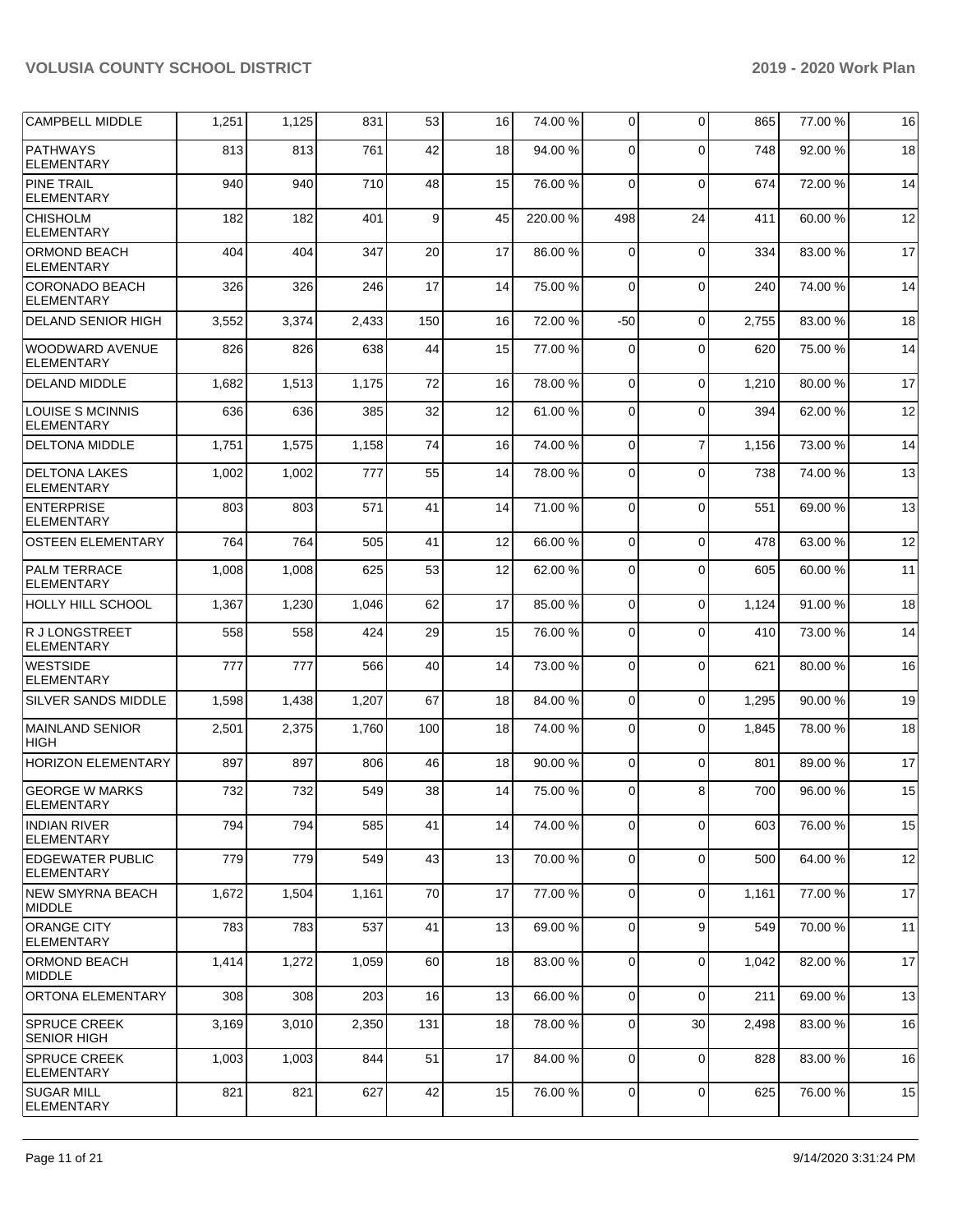| <b>OSCEOLA</b><br><b>ELEMENTARY</b>             | 555      | 555      | 406      | 29          | 14          | 73.00 % | $\overline{0}$ | $\Omega$    | 398      | 72.00 % | 14             |
|-------------------------------------------------|----------|----------|----------|-------------|-------------|---------|----------------|-------------|----------|---------|----------------|
| PIERSON ELEMENTARY                              | 640      | 640      | $\Omega$ | 32          | $\mathbf 0$ | 0.00%   | $\Omega$       | $\Omega$    | $\Omega$ | 0.00%   | $\mathbf 0$    |
| PORT ORANGE<br><b>ELEMENTARY</b>                | 498      | 498      | 403      | 25          | 16          | 81.00%  | $\mathbf 0$    | $\Omega$    | 394      | 79.00 % | 16             |
| <b>ATLANTIC SENIOR HIGH</b>                     | 1,703    | 1,617    | 1,223    | 73          | 17          | 76.00 % | 0              | $\Omega$    | 1,400    | 87.00 % | 19             |
| <b>SWEETWATER</b><br><b>ELEMENTARY</b>          | 725      | 725      | 680      | 38          | 18          | 94.00 % | 0              | $\Omega$    | 641      | 88.00 % | 17             |
| <b>READ-PATTILLO</b><br><b>ELEMENTARY</b>       | 625      | 625      | 416      | 32          | 13          | 67.00 % | 0              | $\Omega$    | 408      | 65.00 % | 13             |
| <b>RIVERVIEW LEARNING</b><br><b>CENTER</b>      | 63       | 63       | 36       | 10          | 4           | 57.00 % | $\mathbf 0$    | $\Omega$    | 40       | 63.00 % | 4              |
| <b>SEABREEZE SENIOR</b><br><b>HIGH</b>          | 1,839    | 1,747    | 1,523    | 76          | 20          | 87.00 % | 0              | $\Omega$    | 1,548    | 89.00 % | 20             |
| <b>TURIE T SMALL</b><br><b>ELEMENTARY</b>       | 738      | 738      | 519      | 37          | 14          | 70.00 % | 0              | $\Omega$    | 459      | 62.00 % | 12             |
| <b>SOUTH DAYTONA</b><br><b>ELEMENTARY</b>       | 978      | 978      | 853      | 51          | 17          | 87.00 % | $\mathbf 0$    | $\Omega$    | 834      | 85.00 % | 16             |
| <b>SOUTHWESTERN</b><br><b>MIDDLE</b>            | 1,264    | 1,137    | 767      | 53          | 14          | 67.00 % | 0              | $\Omega$    | 791      | 70.00 % | 15             |
| <b>EDITH I STARKE</b><br><b>ELEMENTARY</b>      | 577      | 577      | 393      | 30          | 13          | 68.00 % | 0              | $\Omega$    | 401      | 69.00 % | 13             |
| T D TAYLOR MIDDLE<br><b>HIGH</b>                | 1,715    | 1,543    | 1,081    | 69          | 16          | 70.00%  | $-265$         | $\Omega$    | 1,100    | 86.00 % | 16             |
| <b>BICENTENNIAL PARK</b>                        | $\Omega$ | $\Omega$ | $\Omega$ | $\mathbf 0$ | 0           | 0.00%   | $\mathbf 0$    | $\Omega$    | $\Omega$ | 0.00%   | $\mathbf 0$    |
| <b>DISCOVERY</b><br><b>ELEMENTARY</b>           | 889      | 889      | 600      | 46          | 13          | 67.00 % | 0              | $\Omega$    | 545      | 61.00 % | 12             |
| <b>DELTONA SENIOR HIGH</b>                      | 2,243    | 2,130    | 1,535    | 95          | 16          | 72.00 % | $\mathbf{0}$   | $\Omega$    | 1,648    | 77.00 % | 17             |
| <b>TIMBERCREST</b><br><b>ELEMENTARY</b>         | 930      | 930      | 771      | 48          | 16          | 83.00 % | $\mathbf 0$    | $\Omega$    | 786      | 85.00 % | 16             |
| <b>GALAXY MIDDLE</b>                            | 1,913    | 1,721    | 1,032    | 82          | 13          | 60.00 % | $\mathbf 0$    | $\Omega$    | 1,078    | 63.00 % | 13             |
| <b>SUNRISE ELEMENTARY</b>                       | 819      | 819      | 507      | 43          | 12          | 62.00%  | $\mathbf 0$    | $\Omega$    | 535      | 65.00 % | 12             |
| <b>VOLUSIA PINES</b><br><b>ELEMENTARY</b>       | 695      | 695      | 574      | 35          | 16          | 83.00 % | $\mathbf 0$    | $\Omega$    | 548      | 79.00 % | 16             |
| PINE RIDGE SENIOR<br><b>HIGH</b>                | 2,236    | 2,124    | 1,610    | 95          | 17          | 76.00 % | $\Omega$       | $\Omega$    | 1,735    | 82.00 % | 18             |
| <b>FOREST LAKE</b><br><b>ELEMENTARY</b>         | 733      | 733      | 617      | 38          | 16          | 84.00 % | $\overline{0}$ | $\Omega$    | 578      | 79.00 % | 15             |
| <b>FRIENDSHIP</b><br><b>ELEMENTARY</b>          | 659      | 659      | 395      | 35          | 11          | 60.00 % | 0              | $\mathbf 0$ | 417      | 63.00 % | 12             |
| DEBARY ELEMENTARY                               | 885      | 885      | 784      | 46          | 17          | 89.00 % | 0              | $\Omega$    | 805      | 91.00 % | 18             |
| <b>HERITAGE MIDDLE</b>                          | 1,498    | 1,348    | 1,090    | 65          | 17          | 81.00 % | 0              | $\Omega$    | 1,021    | 76.00 % | 16             |
| <b>FREEDOM</b><br><b>ELEMENTARY</b>             | 914      | 914      | 746      | 47          | 16          | 82.00 % | 0              | $\Omega$    | 727      | 80.00 % | 15             |
| <b>CREEKSIDE MIDDLE</b>                         | 1,500    | 1,350    | 1,155    | 64          | 18          | 86.00 % | $\overline{0}$ | $\Omega$    | 1,110    | 82.00%  | 17             |
| <b>HIGHBANKS LEARNING</b><br><b>CENTER WEST</b> | 124      | 124      | 43       | 13          | 3           | 34.00 % | $\mathbf 0$    | $\Omega$    | 30       | 24.00 % | $\overline{2}$ |
| SPIRIT ELEMENTARY                               | 988      | 988      | 696      | 51          | 14          | 70.00 % | $\overline{0}$ | $\Omega$    | 650      | 66.00 % | 13             |
| DAVID C. HINSON SR.                             | 1,184    | 1,065    | 1,000    | 53          | 19          | 94.00 % | $\mathbf 0$    | $\Omega$    | 990      | 93.00 % | 19             |
| <b>MANATEE COVE</b><br><b>ELEMENTARY</b>        | 950      | 950      | 712      | 49          | 15          | 75.00 % | $\overline{0}$ | 0           | 700      | 74.00 % | 14             |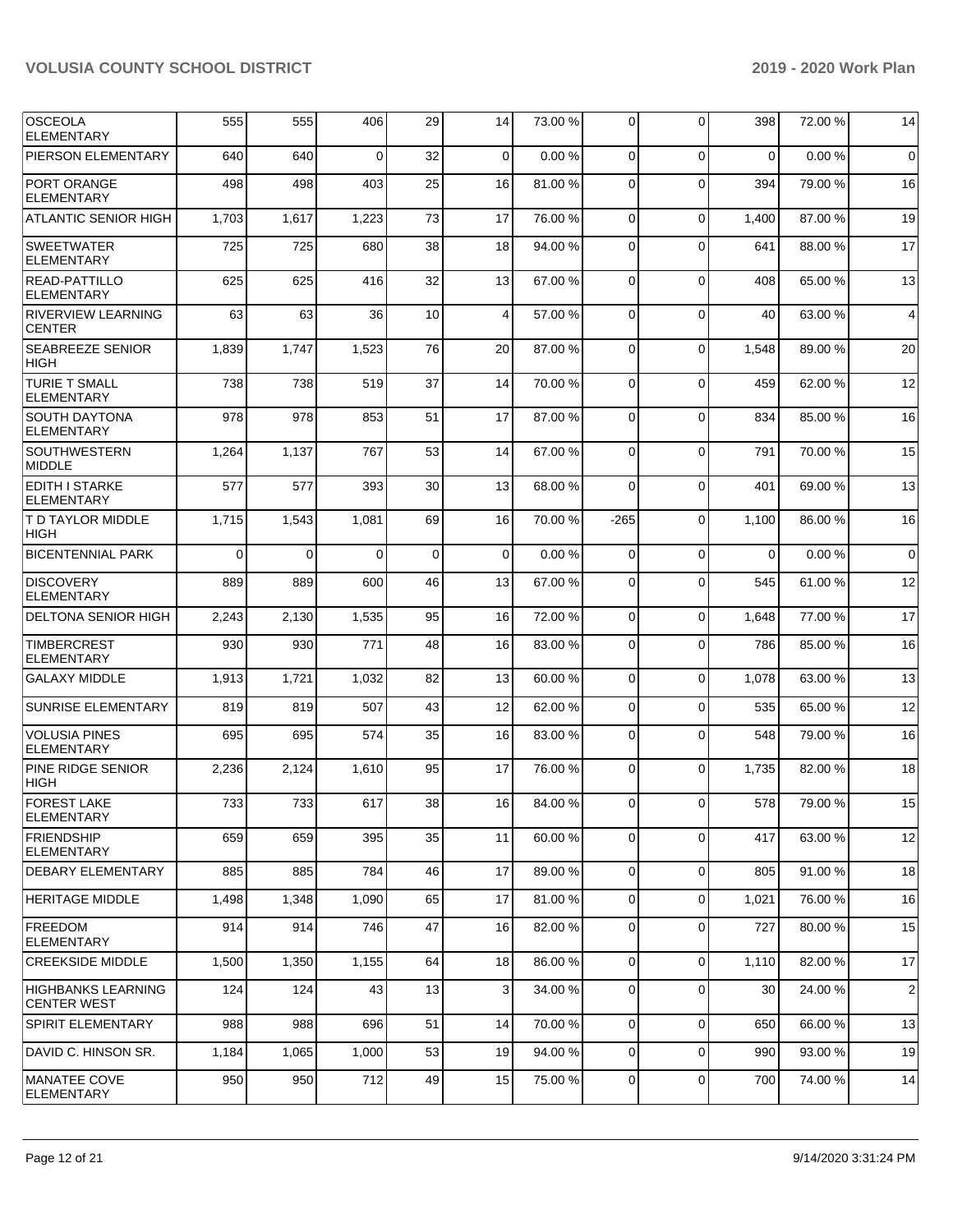|                                            | 79,313 | 75,089   | 58,281 | 3,715 | 16              | 77.62 % | 183          | 87       | 59,228 | 78.69%  | 16 |
|--------------------------------------------|--------|----------|--------|-------|-----------------|---------|--------------|----------|--------|---------|----|
| Pierson Elementary<br>(NEW)                | 674    | $\Omega$ | 504    | 35    | 14 <sup>1</sup> | 0.00%   | <sup>0</sup> | $\Omega$ | 517    | 0.00%   | 15 |
| <b>ICITRUS GROVE</b><br><b>IELEMENTARY</b> | 958    | 958      | 946    | 50    | 19              | 99.00 % |              | $\Omega$ | 770    | 80.00 % | 15 |
| <b>CHAMPION</b><br><b>ELEMENTARY</b>       | 720    | 720      | 629    | 41    | 15              | 87.00 % |              | $\Omega$ | 601    | 83.00 % | 15 |
| PRIDE ELEMENTARY                           | 765    | 765      | 584    | 40    | 15 <sup>1</sup> | 76.00 % |              | ∩        | 584    | 76.00 % | 15 |
| INEW SMYRNA BEACH<br>HIGH SCHOOL (NEW)     | 2,430  | 2,308    | 1,800  | 102   | 18              | 78.00 % |              | $\Omega$ | 1,880  | 81.00 % | 18 |
| UNIVERSITY HIGH<br>SCHOOL                  | 2,883  | 2,738    | 2,443  | 123   | 20              | 89.00 % |              | $\Omega$ | 2,654  | 97.00 % | 22 |
| <b>RIVER SPRINGS</b><br>IMIDDLE SCHOOL     | 1,700  | 1,530    | 1,245  | 73    | 17              | 81.00 % |              | $\Omega$ | 1,235  | 81.00 % | 17 |
| ICYPRESS CREEK<br><b>ELEMENTARY</b>        | 834    | 834      | 809    | 44    | 18              | 97.00 % |              | $\Omega$ | 801    | 96.00 % | 18 |

The COFTE Projected Total (59,228) for 2023 - 2024 must match the Official Forecasted COFTE Total (59,228 ) for 2023 - 2024 before this section can be completed. In the event that the COFTE Projected Total does not match the Official forecasted COFTE, then the Balanced Projected COFTE Table should be used to balance COFTE.

| Projected COFTE for 2023 - 2024 |        |
|---------------------------------|--------|
| Elementary (PK-3)               | 18,987 |
| Middle (4-8)                    | 22,328 |
| High (9-12)                     | 17,913 |
|                                 | 59,228 |

| <b>Grade Level Type</b> | <b>Balanced Projected</b><br>COFTE for 2023 - 2024 |
|-------------------------|----------------------------------------------------|
| Elementary (PK-3)       |                                                    |
| Middle (4-8)            |                                                    |
| High (9-12)             |                                                    |
|                         | 59.228                                             |

## **Relocatable Replacement**

Number of relocatable classrooms clearly identified and scheduled for replacement in the school board adopted financially feasible 5-year district work program.

| ∟ocation                               | $2019 - 2020$ | 2020 - 2021 | 2021 - 2022   2022 - 2023   2023 - 2024 | Year 5 Total |
|----------------------------------------|---------------|-------------|-----------------------------------------|--------------|
| <b>Total Relocatable Replacements:</b> |               |             |                                         |              |

## **Charter Schools Tracking**

Information regarding the use of charter schools.

| Location-Type            | # Relocatable<br>units or<br>permanent<br>classrooms | Owner           | IYear Started or<br>Scheduled | Student<br><b>Stations</b> | <b>Students</b><br>Enrolled | Years in<br>Contract | <b>Total Charter</b><br><b>Students</b><br>projected for<br>2023 - 2024 |
|--------------------------|------------------------------------------------------|-----------------|-------------------------------|----------------------------|-----------------------------|----------------------|-------------------------------------------------------------------------|
| Easter Seal-DeLand       |                                                      | 2 PRIVATE       | 2017                          | 32                         | 40                          |                      | 32                                                                      |
| Easter Seal Daytona PK-3 |                                                      | 2 PRIVATE       | 2005                          | 77                         | 37                          |                      | 49                                                                      |
| Milburn Academy East     |                                                      | <b>IPRIVATE</b> | 2006                          | 155 <sup>1</sup>           | 147                         |                      | 150                                                                     |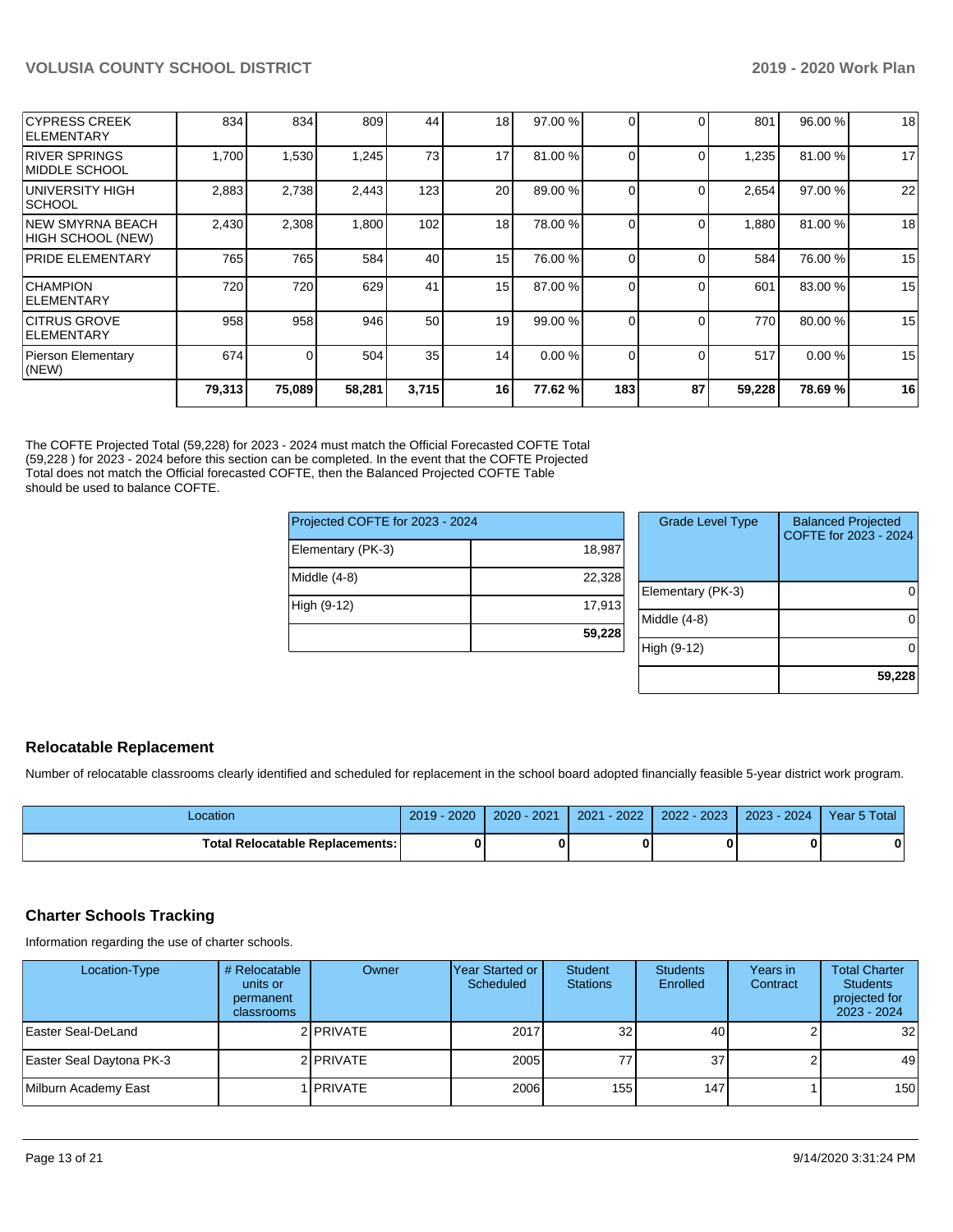| Reading Edge - Orange City<br>Elem. |     | 7 <b>PRIVATE</b> | 2001 | 350   | 263              | 313   |
|-------------------------------------|-----|------------------|------|-------|------------------|-------|
| Chiles Academy                      |     | 6 SCHOOL BOARD   | 2003 | 150   | 125              | 141   |
| Samsula Academy                     |     | 17 PRIVATE       | 2008 | 300   | 218              | 250   |
| Milburn Academy - West              |     | 6 PRIVATE        | 2009 | 145   | 108 <sub>1</sub> | 135   |
| Burns OH Science & Technology       |     | 13 PRIVATE       | 2011 | 600   | 594              | 600   |
| Ivy Hawn Academy                    |     | 50 PRIVATE       | 2011 | 948   | 944              | 950   |
|                                     | 104 |                  |      | 2,757 | 2,476            | 2,620 |

## **Special Purpose Classrooms Tracking**

The number of classrooms that will be used for certain special purposes in the current year, by facility and type of classroom, that the district will, 1), not use for educational purposes, and 2), the co-teaching classrooms that are not open plan classrooms and will be used for educational purposes.

| School                               | <b>School Type</b> | # of Elementary<br>K-3 Classrooms | # of Middle 4-8<br><b>Classrooms</b> | # of High $9-12$<br><b>Classrooms</b> | # of $ESE$<br><b>Classrooms</b> | # of Combo<br><b>Classrooms</b> | Total<br><b>Classrooms</b> |
|--------------------------------------|--------------------|-----------------------------------|--------------------------------------|---------------------------------------|---------------------------------|---------------------------------|----------------------------|
| ORMOND BEACH MIDDLE                  | Educational        |                                   |                                      |                                       |                                 |                                 |                            |
| MANATEE COVE ELEMENTARY              | Educational        |                                   |                                      |                                       | $\Omega$                        |                                 | 3                          |
| <b>DEBARY ELEMENTARY</b>             | Educational        |                                   |                                      |                                       | $\Omega$                        |                                 | 3                          |
| <b>VOLUSIA PINES ELEMENTARY</b>      | Educational        |                                   |                                      |                                       | $\Omega$                        |                                 |                            |
| R J LONGSTREET ELEMENTARY            | Educational        |                                   |                                      |                                       | $\Omega$                        |                                 | 2                          |
| <b>SILVER SANDS MIDDLE</b>           | Educational        |                                   | 26                                   | <sup>0</sup>                          | $\Omega$                        |                                 | 26                         |
| ENTERPRISE ELEMENTARY                | Educational        |                                   |                                      |                                       | $\Omega$                        |                                 |                            |
| <b>CHAMPION ELEMENTARY</b>           | Educational        |                                   |                                      |                                       | $\Omega$                        |                                 |                            |
| <b>CITRUS GROVE ELEMENTARY</b>       | Educational        |                                   |                                      |                                       | $\Omega$                        |                                 |                            |
| Pierson Elementary (NEW)             | Educational        | 0                                 |                                      |                                       | $\Omega$                        |                                 | 2                          |
| <b>Total Educational Classrooms:</b> |                    |                                   | 37                                   |                                       | O                               |                                 | 43                         |

| School                        | <b>School Type</b> | # of Elementary<br>K-3 Classrooms | # of Middle 4-8<br><b>Classrooms</b> | # of High 9-12<br>Classrooms | # of $ESE$<br><b>Classrooms</b> | # of Combo<br><b>Classrooms</b> | Total<br><b>Classrooms</b> |
|-------------------------------|--------------------|-----------------------------------|--------------------------------------|------------------------------|---------------------------------|---------------------------------|----------------------------|
| <b>HERITAGE MIDDLE</b>        | Co-Teaching        |                                   | 29                                   |                              |                                 |                                 | 34                         |
| <b>FREEDOM ELEMENTARY</b>     | Co-Teaching        |                                   | $\Omega$                             |                              | $\Omega$                        |                                 | 3                          |
| <b>CREEKSIDE MIDDLE</b>       | Co-Teaching        |                                   | 20                                   | 0                            | $\Omega$                        |                                 | 20                         |
| READ-PATTILLO ELEMENTARY      | Co-Teaching        |                                   | $\Omega$                             | 0                            | $\Omega$                        |                                 |                            |
| <b>SEABREEZE SENIOR HIGH</b>  | Co-Teaching        |                                   | U                                    | 36                           | $\Omega$                        | ŋ                               | 36                         |
| PORT ORANGE ELEMENTARY        | Co-Teaching        |                                   |                                      |                              | $\Omega$                        |                                 |                            |
| <b>ATLANTIC SENIOR HIGH</b>   | Co-Teaching        |                                   |                                      | 11                           | $\Omega$                        |                                 | 11                         |
| <b>ORANGE CITY ELEMENTARY</b> | Co-Teaching        |                                   | 0                                    | $\Omega$                     | $\Omega$                        |                                 |                            |
| <b>ORMOND BEACH MIDDLE</b>    | Co-Teaching        |                                   | 51                                   | O                            | $\Omega$                        | ი                               | 51                         |
| PATHWAYS ELEMENTARY           | Co-Teaching        |                                   | $\Omega$                             | <sup>0</sup>                 | $\Omega$                        |                                 |                            |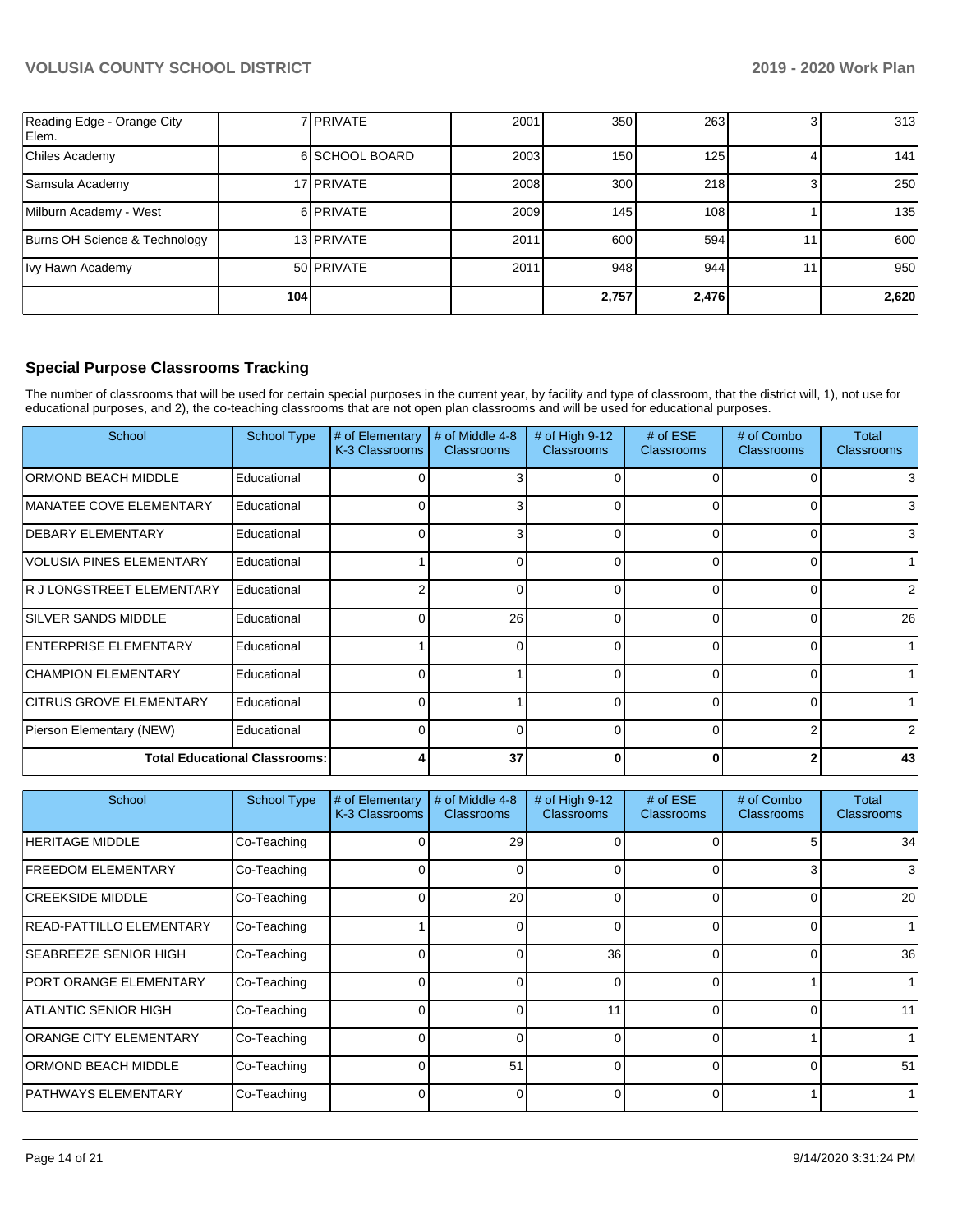| <b>PINE TRAIL ELEMENTARY</b>               | Co-Teaching |          |     | 0        | $\Omega$ |    | 2   |
|--------------------------------------------|-------------|----------|-----|----------|----------|----|-----|
| CHISHOLM ELEMENTARY                        | Co-Teaching |          |     | 0        | $\Omega$ |    |     |
| SPRUCE CREEK SENIOR HIGH                   | Co-Teaching |          |     | 43       | $\Omega$ |    | 43  |
| <b>GEORGE W MARKS</b><br><b>ELEMENTARY</b> | Co-Teaching |          |     | 0        | $\Omega$ | 3  | 5   |
| INEW SMYRNA BEACH MIDDLE                   | Co-Teaching | $\Omega$ | 29  | $\Omega$ | $\Omega$ |    | 29  |
| DAVID C. HINSON SR.                        | Co-Teaching | 0        | 12  | $\Omega$ | $\Omega$ |    | 12  |
| MANATEE COVE ELEMENTARY                    | Co-Teaching |          |     | $\Omega$ | $\Omega$ | 0  | 1   |
| INEW SMYRNA BEACH HIGH<br>SCHOOL (NEW)     | Co-Teaching | 0        |     | 47       | $\Omega$ |    | 47  |
| <b>SILVER SANDS MIDDLE</b>                 | Co-Teaching |          | 20  | $\Omega$ | $\Omega$ |    | 20  |
| <b>DELAND MIDDLE</b>                       | Co-Teaching |          |     | $\Omega$ | $\Omega$ |    | 3   |
| Pierson Elementary (NEW)                   | Co-Teaching |          |     | $\Omega$ | $\Omega$ | 2  | 2   |
| <b>Total Co-Teaching Classrooms:</b>       |             |          | 166 | 137      | C        | 19 | 324 |

#### **Infrastructure Tracking**

**Necessary offsite infrastructure requirements resulting from expansions or new schools. This section should include infrastructure information related to capacity project schedules and other project schedules (Section 4).** 

None

**Proposed location of planned facilities, whether those locations are consistent with the comprehensive plans of all affected local governments, and recommendations for infrastructure and other improvements to land adjacent to existing facilities. Provisions of 1013.33(12), (13) and (14) and 1013.36 must be addressed for new facilities planned within the 1st three years of the plan (Section 5).** 

N/A

**Consistent with Comp Plan?** Yes

## **Net New Classrooms**

The number of classrooms, by grade level and type of construction, that were added during the last fiscal year.

| List the net new classrooms added in the 2018 - 2019 fiscal year.                                                                                       |                              |                            |                                | year.                  |                                                                        | List the net new classrooms to be added in the 2019 - 2020 fiscal |                                |                      |
|---------------------------------------------------------------------------------------------------------------------------------------------------------|------------------------------|----------------------------|--------------------------------|------------------------|------------------------------------------------------------------------|-------------------------------------------------------------------|--------------------------------|----------------------|
| "Classrooms" is defined as capacity carrying classrooms that are added to increase<br>capacity to enable the district to meet the Class Size Amendment. |                              |                            |                                |                        | Totals for fiscal year 2019 - 2020 should match totals in Section 15A. |                                                                   |                                |                      |
| Location                                                                                                                                                | $2018 - 2019$ #<br>Permanent | $2018 - 2019$ #<br>Modular | $2018 - 2019$ #<br>Relocatable | $2018 - 2019$<br>Total | $2019 - 2020$ #<br>Permanent                                           | 2019 - 2020 #<br>Modular                                          | $2019 - 2020$ #<br>Relocatable | 2019 - 2020<br>Total |
| Elementary (PK-3)                                                                                                                                       | 16                           |                            |                                | 16                     |                                                                        |                                                                   |                                |                      |
| Middle (4-8)                                                                                                                                            | 23                           |                            |                                | 23                     |                                                                        |                                                                   |                                |                      |
| High (9-12)                                                                                                                                             |                              |                            |                                |                        |                                                                        |                                                                   |                                |                      |
|                                                                                                                                                         | 39                           |                            |                                | 39                     | 15                                                                     |                                                                   |                                | 15 <sub>l</sub>      |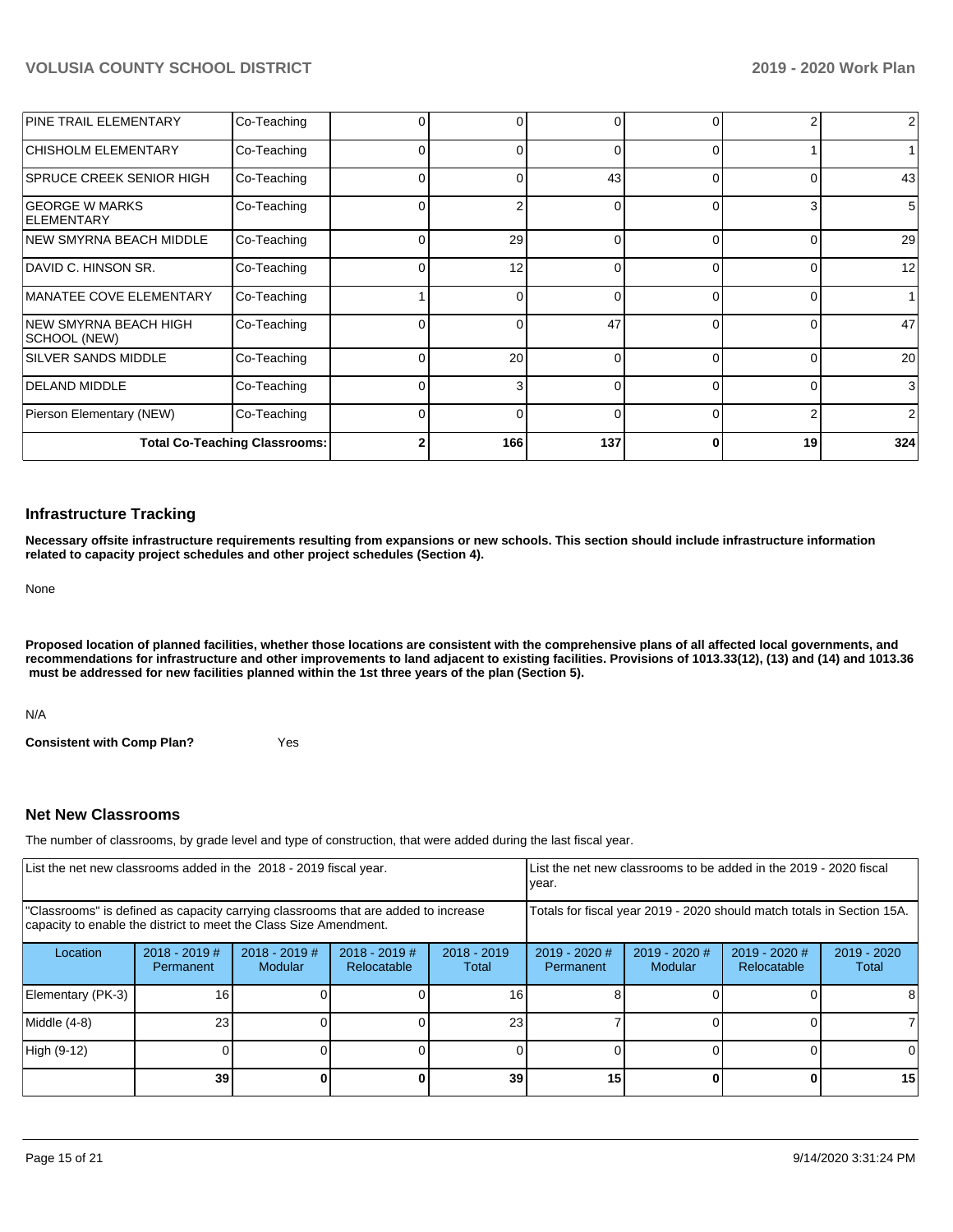## **Relocatable Student Stations**

Number of students that will be educated in relocatable units, by school, in the current year, and the projected number of students for each of the years in the workplan.

| <b>Site</b>                           | 2019 - 2020 | 2020 - 2021    | 2021 - 2022 | 2022 - 2023 | 2023 - 2024 | 5 Year Average |
|---------------------------------------|-------------|----------------|-------------|-------------|-------------|----------------|
| <b>SOUTH DAYTONA ELEMENTARY</b>       | 0           | $\mathbf 0$    | $\Omega$    | 0           | 0           | 0              |
| <b>DELTONA MIDDLE</b>                 | 428         | 428            | 428         | $\Omega$    | $\Omega$    | 257            |
| <b>DELTONA LAKES ELEMENTARY</b>       | 120         | 84             | 84          | 84          | 84          | 91             |
| <b>ENTERPRISE ELEMENTARY</b>          | 132         | 132            | 132         | 132         | 132         | 132            |
| <b>OSTEEN ELEMENTARY</b>              | $\Omega$    | $\mathbf 0$    | $\Omega$    | $\Omega$    | $\Omega$    | $\mathbf 0$    |
| <b>PALM TERRACE ELEMENTARY</b>        | 198         | 150            | 150         | 150         | 150         | 160            |
| Pierson Elementary (NEW)              | $\Omega$    | $\mathbf 0$    | $\Omega$    | $\Omega$    | $\Omega$    | $\mathbf 0$    |
| HORIZON ELEMENTARY                    | 172         | 132            | 132         | 132         | 132         | 140            |
| <b>GEORGE W MARKS ELEMENTARY</b>      | $\Omega$    | $\mathbf 0$    | $\mathbf 0$ | $\Omega$    | 0           | $\mathbf 0$    |
| <b>INDIAN RIVER ELEMENTARY</b>        | 22          | $\mathbf 0$    | $\Omega$    | $\Omega$    | $\Omega$    | 4              |
| <b>EDGEWATER PUBLIC ELEMENTARY</b>    | 50          | 50             | 30          | 30          | 30          | 38             |
| NEW SMYRNA BEACH MIDDLE               | 418         | 418            | 418         | $\mathbf 0$ | 0           | 251            |
| DAVID C. HINSON SR.                   | $\Omega$    | $\mathbf 0$    | $\Omega$    | $\Omega$    | $\Omega$    | $\mathbf 0$    |
| MANATEE COVE ELEMENTARY               | 176         | 176            | 176         | 176         | 176         | 176            |
| <b>BONNER ELEMENTARY</b>              | $\Omega$    | $\Omega$       | $\Omega$    | $\Omega$    | $\Omega$    | $\Omega$       |
| <b>BLUE LAKE ELEMENTARY</b>           | 132         | 132            | 132         | 132         | 132         | 132            |
| MAINLAND SENIOR HIGH                  | $\Omega$    | $\Omega$       | $\Omega$    | $\Omega$    | $\Omega$    | $\Omega$       |
| <b>RIVER SPRINGS MIDDLE SCHOOL</b>    | 198         | 198            | 198         | 198         | 198         | 198            |
| UNIVERSITY HIGH SCHOOL                | $\Omega$    | $\mathbf 0$    | $\mathbf 0$ | 0           | 0           | $\mathbf 0$    |
| NEW SMYRNA BEACH HIGH SCHOOL (NEW)    | $\Omega$    | $\mathbf 0$    | $\mathbf 0$ | $\mathbf 0$ | 0           | $\mathbf 0$    |
| <b>PRIDE ELEMENTARY</b>               | $\Omega$    | $\mathbf{0}$   | $\mathbf 0$ | $\mathbf 0$ | 0           | $\mathbf 0$    |
| <b>FRIENDSHIP ELEMENTARY</b>          | 128         | 80             | $\Omega$    | $\Omega$    | $\Omega$    | 42             |
| <b>DEBARY ELEMENTARY</b>              | 84          | 94             | 94          | 94          | 132         | 100            |
| <b>HIGHBANKS LEARNING CENTER WEST</b> | $\mathbf 0$ | $\overline{0}$ | $\mathbf 0$ | 0           | 0           | $\mathbf 0$    |
| SPIRIT ELEMENTARY                     | 220         | 220            | 220         | 220         | 176         | 211            |
| <b>CYPRESS CREEK ELEMENTARY</b>       | 80          | 44             | 80          | 80          | 80          | 73             |
| <b>FOREST LAKE ELEMENTARY</b>         | $\mathbf 0$ | $\mathbf{0}$   | $\mathbf 0$ | $\mathbf 0$ | $\mathbf 0$ | $\pmb{0}$      |
| TIMBERCREST ELEMENTARY                | 208         | 208            | 208         | 208         | 208         | 208            |
| GALAXY MIDDLE                         | 616         | 200            | 200         | 200         | 200         | 283            |
| SUNRISE ELEMENTARY                    | 88          | $\overline{0}$ | $\mathbf 0$ | 0           | 0           | 18             |
| <b>VOLUSIA PINES ELEMENTARY</b>       | 132         | 132            | 132         | 132         | 132         | 132            |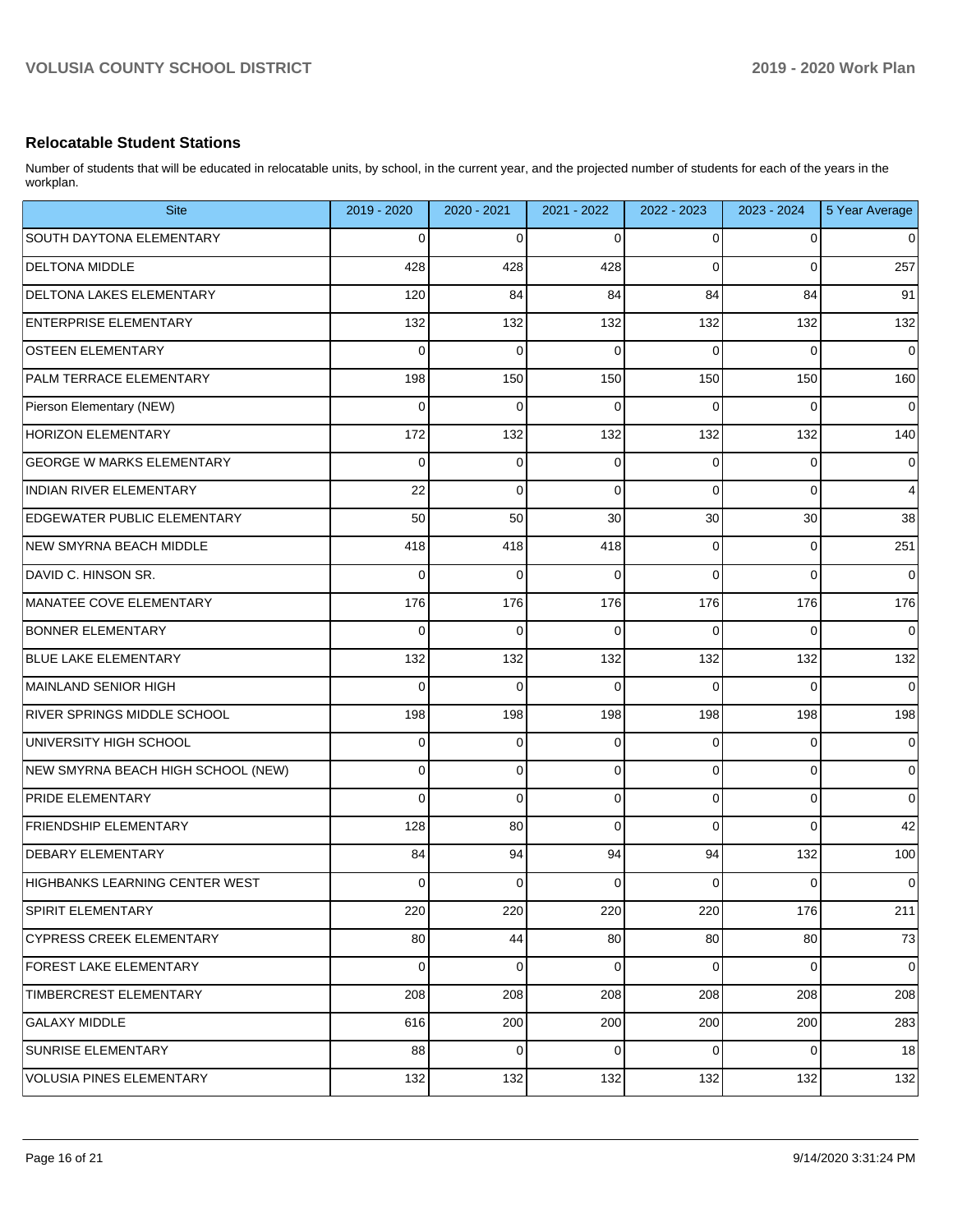| PINE RIDGE SENIOR HIGH           | 400         | 285      | 285      | 285      | 285         | 308      |
|----------------------------------|-------------|----------|----------|----------|-------------|----------|
| <b>SOUTHWESTERN MIDDLE</b>       | 286         | 160      | 160      | 160      | 160         | 185      |
| EDITH I STARKE ELEMENTARY        | 120         | 120      | 120      | 120      | 120         | 120      |
| <b>T D TAYLOR MIDDLE HIGH</b>    | $\Omega$    | $\Omega$ | $\Omega$ | $\Omega$ | $\Omega$    | 0        |
| <b>DISCOVERY ELEMENTARY</b>      | 164         | 230      | 230      | 230      | 164         | 204      |
| <b>DELTONA SENIOR HIGH</b>       | 285         | 285      | 285      | 285      | 285         | 285      |
| <b>HOLLY HILL SCHOOL</b>         | 198         | 176      | 176      | 176      | 176         | 180      |
| R J LONGSTREET ELEMENTARY        | 66          | 66       | 66       | 66       | 66          | 66       |
| <b>WESTSIDE ELEMENTARY</b>       | $\Omega$    | $\Omega$ | $\Omega$ | $\Omega$ | $\Omega$    | 0        |
| <b>SILVER SANDS MIDDLE</b>       | 308         | 308      | 308      | 308      | 308         | 308      |
| <b>TOMOKA ELEMENTARY</b>         | 372         | 372      | 372      | 372      | 372         | 372      |
| <b>CAMPBELL MIDDLE</b>           | $\Omega$    | $\Omega$ | $\Omega$ | $\Omega$ | $\Omega$    | 0        |
| <b>PATHWAYS ELEMENTARY</b>       | 88          | 88       | 88       | 88       | 88          | 88       |
| PINE TRAIL ELEMENTARY            | 154         | 132      | 132      | 132      | 132         | 136      |
| <b>CHISHOLM ELEMENTARY</b>       | $\Omega$    | $\Omega$ | $\Omega$ | $\Omega$ | $\Omega$    | $\Omega$ |
| <b>HERITAGE MIDDLE</b>           | 264         | 264      | 264      | 264      | 264         | 264      |
| <b>FREEDOM ELEMENTARY</b>        | 132         | 66       | 66       | 66       | 66          | 79       |
| <b>CREEKSIDE MIDDLE</b>          | 242         | 242      | 242      | 242      | 242         | 242      |
| <b>READ-PATTILLO ELEMENTARY</b>  | 132         | 0        | $\Omega$ | $\Omega$ | 0           | 26       |
| <b>RIVERVIEW LEARNING CENTER</b> | $\Omega$    | 0        | $\Omega$ | $\Omega$ | $\mathbf 0$ | 0        |
| <b>SEABREEZE SENIOR HIGH</b>     | $\Omega$    | $\Omega$ | $\Omega$ | $\Omega$ | $\Omega$    | $\Omega$ |
| <b>TURIE T SMALL ELEMENTARY</b>  | 286         | 286      | 286      | 286      | 286         | 286      |
| <b>SUGAR MILL ELEMENTARY</b>     | 198         | 198      | 198      | 198      | 198         | 198      |
| <b>OSCEOLA ELEMENTARY</b>        | 106         | 106      | 106      | 106      | $\mathbf 0$ | 85       |
| <b>PIERSON ELEMENTARY</b>        | 264         | 0        | $\Omega$ | 0        | $\Omega$    | 53       |
| PORT ORANGE ELEMENTARY           | 154         | 154      | 154      | 154      | 154         | 154      |
| <b>ATLANTIC SENIOR HIGH</b>      | 250         | 300      | 300      | 300      | 300         | 290      |
| <b>SWEETWATER ELEMENTARY</b>     | $\mathbf 0$ | 0        | $\Omega$ | $\Omega$ | 0           | 0        |
| <b>ORANGE CITY ELEMENTARY</b>    | 244         | 244      | 244      | 244      | 244         | 244      |
| <b>ORMOND BEACH MIDDLE</b>       | $\mathbf 0$ | 0        | $\Omega$ | 0        | 0           | 0        |
| <b>ORTONA ELEMENTARY</b>         | 32          | 20       | 20       | 20       | $\mathbf 0$ | 18       |
| <b>SPRUCE CREEK SENIOR HIGH</b>  | 980         | 980      | 980      | 980      | 980         | 980      |
| ORMOND BEACH ELEMENTARY          | 110         | 110      | 110      | 80       | 80          | 98       |
| CORONADO BEACH ELEMENTARY        | 44          | 20       | $\Omega$ | $\Omega$ | 0           | 13       |
| <b>DELAND SENIOR HIGH</b>        | 542         | 542      | 542      | 542      | 542         | 542      |
| WOODWARD AVENUE ELEMENTARY       | 196         | 196      | 196      | 196      | 196         | 196      |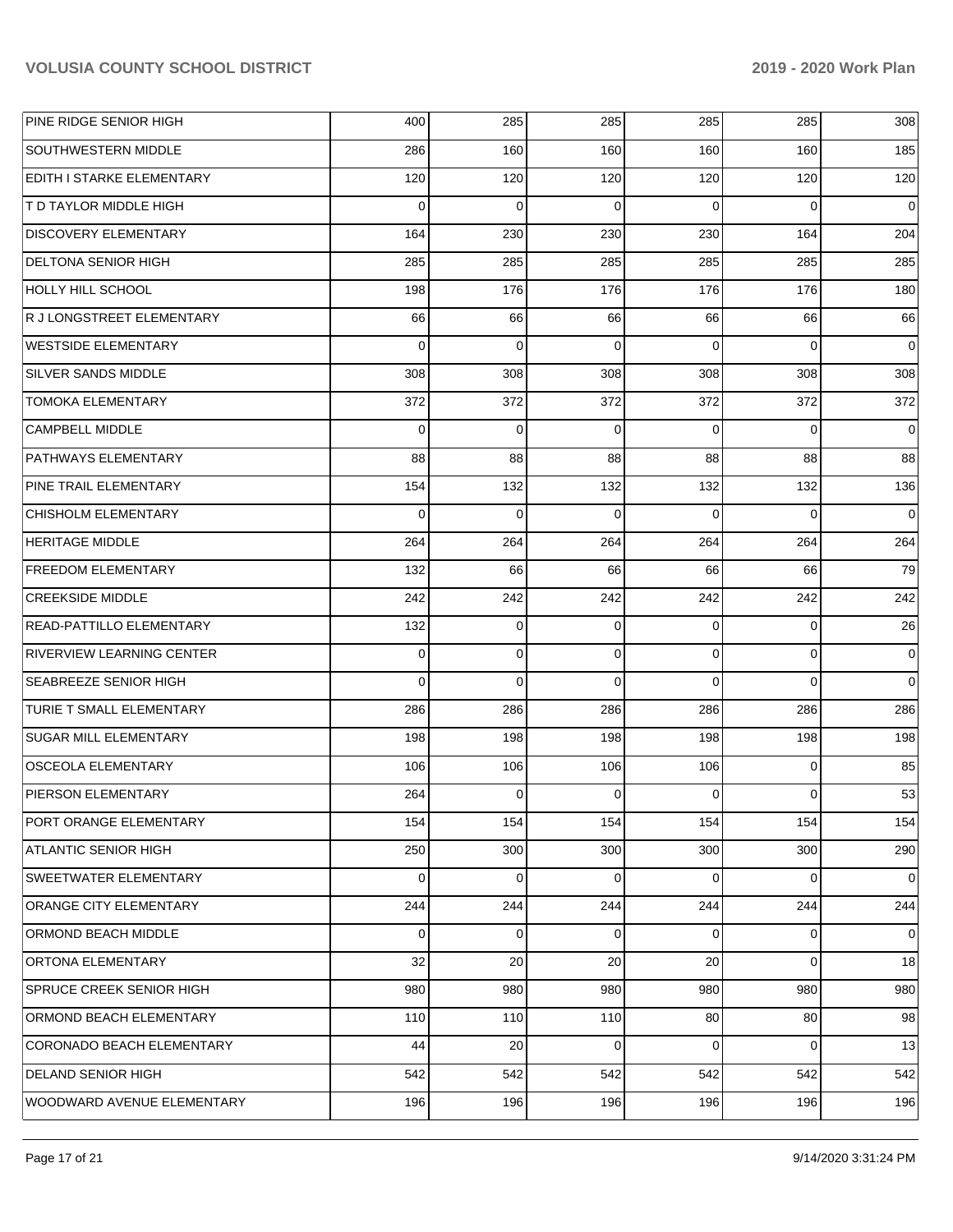| <b>DELAND MIDDLE</b>                              | 366    | 366              | 120    | 120    | 120    | 218    |
|---------------------------------------------------|--------|------------------|--------|--------|--------|--------|
| LOUISE S MCINNIS ELEMENTARY                       | 216    | 216              | 216    | 216    | 216    | 216    |
| <b>CHAMPION ELEMENTARY</b>                        |        |                  |        |        |        | 0      |
| <b>CITRUS GROVE ELEMENTARY</b>                    | 194    | 160              | 100    | 80     | 80     | 123    |
| <b>BICENTENNIAL PARK</b>                          |        |                  | 0      |        |        | 0      |
| <b>SPRUCE CREEK ELEMENTARY</b>                    | 176    | 110 <sup>1</sup> | 110    | 110    | 110    | 123    |
| Totals for VOLUSIA COUNTY SCHOOL DISTRICT         |        |                  |        |        |        |        |
| Total students in relocatables by year.           | 11,171 | 9,680            | 9,290  | 8,394  | 8,196  | 9,346  |
| Total number of COFTE students projected by year. | 58,308 | 58,590           | 58,860 | 59,079 | 59,228 | 58,813 |
| Percent in relocatables by year.                  | 19 %   | 17 %             | 16 %   | 14 %   | 14 %   | 16 %   |

## **Leased Facilities Tracking**

Exising leased facilities and plans for the acquisition of leased facilities, including the number of classrooms and student stations, as reported in the educational plant survey, that are planned in that location at the end of the five year workplan.

| Location                    | # of Leased<br>Classrooms 2019 -<br>2020 | <b>FISH Student</b><br><b>Stations</b> | Owner                    | # of Leased<br>Classrooms 2023 -<br>2024 | <b>FISH Student</b><br><b>Stations</b> |
|-----------------------------|------------------------------------------|----------------------------------------|--------------------------|------------------------------------------|----------------------------------------|
| LOUISE S MCINNIS ELEMENTARY |                                          |                                        | 88 Mobile Modular        |                                          | 0                                      |
| <b>DELAND SENIOR HIGH</b>   |                                          |                                        | 25 William Scotsman      |                                          | 25                                     |
| GALAXY MIDDLE               | 10 <sup>1</sup>                          |                                        | 220 Mobile Modular       |                                          |                                        |
| VOLUSIA PINES ELEMENTARY    |                                          |                                        | 66 Williams<br>Scottsman |                                          | 66                                     |
|                             | 18 <sub>1</sub>                          | 399                                    |                          | 4                                        | 91                                     |

#### **Failed Standard Relocatable Tracking**

Relocatable units currently reported by school, from FISH, and the number of relocatable units identified as 'Failed Standards'.

Nothing reported for this section.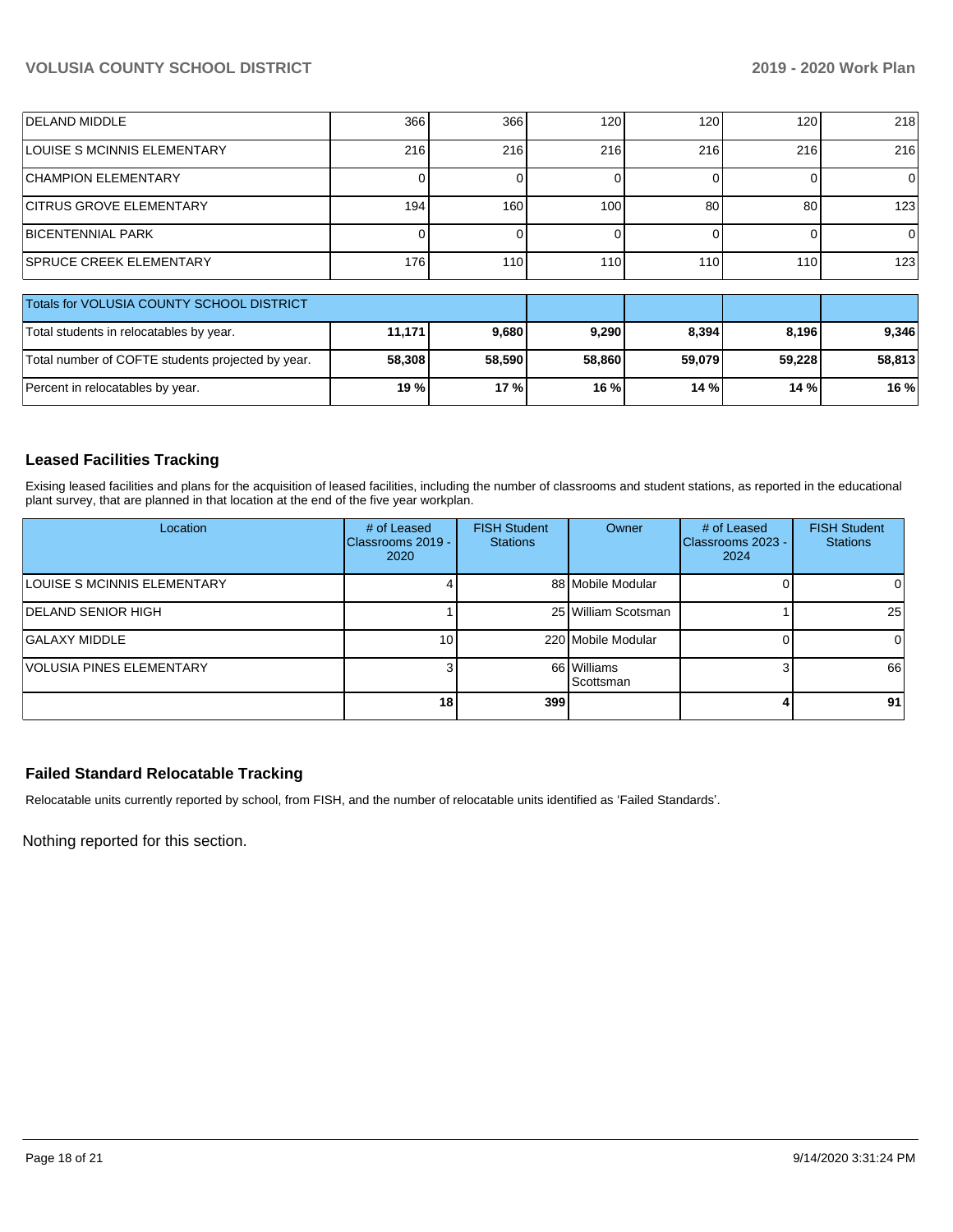# **Planning**

#### **Class Size Reduction Planning**

**Plans approved by the school board that reduce the need for permanent student stations such as acceptable school capacity levels, redistricting, busing, year-round schools, charter schools, magnet schools, public-private partnerships, multitrack scheduling, grade level organization, block scheduling, or other alternatives.**

Various methods have been utilized in an attempt to meet the class size reduction requirement. The methods include but are not limited to redistricting, hiring additional teachers, co-teaching, and combination classes. This year the district designated all schools as schools of choice.

#### **School Closure Planning**

**Plans for the closure of any school, including plans for disposition of the facility or usage of facility space, and anticipated revenues.** 

The old Pierson Elementary site was sold to the Town of Pierson as of 9/2019. This year the district will be evaluating a consolidation of Osceola and Ortona Elementaries as well as potential uses. These plans may be implemented later in the 5 year timeframe or after, in the 10 year timeframe.

# **Long Range Planning**

#### **Ten-Year Maintenance**

District projects and locations regarding the projected need for major renovation, repair, and maintenance projects within the district in years 6-10 beyond the projects plans detailed in the five years covered by the work plan.

Nothing reported for this section.

#### **Ten-Year Capacity**

Schedule of capital outlay projects projected to ensure the availability of satisfactory student stations for the projected student enrollment in K-12 programs for the future 5 years beyond the 5-year district facilities work program.

| Project                      | Location, Community, Quadrant or other<br>general location | 2023 - 2024 / 2028 - 2029<br><b>Projected Cost</b> |
|------------------------------|------------------------------------------------------------|----------------------------------------------------|
| Woodward Elementary          | <b>West Planning Area</b>                                  | \$7,000,000                                        |
| <b>TT Small Elementary</b>   | <b>Central Halifax</b>                                     | \$7,000,000                                        |
| <b>Enterprise Elementary</b> | Southwest Planning Area                                    | \$7,000,000                                        |
|                              |                                                            | \$21,000,000                                       |

#### **Ten-Year Planned Utilization**

Schedule of planned capital outlay projects identifying the standard grade groupings, capacities, and planned utilization rates of future educational facilities of the district for both permanent and relocatable facilities.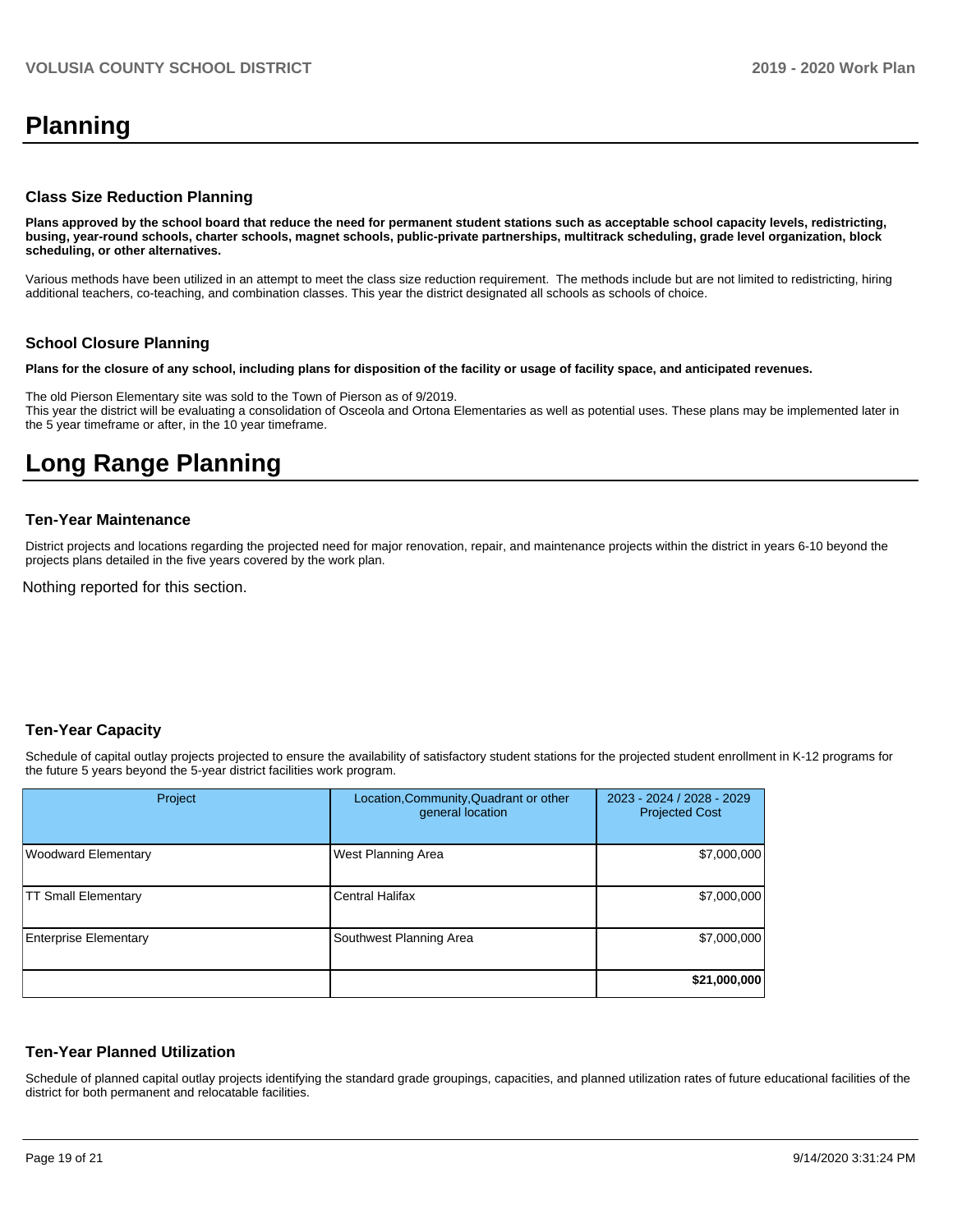| <b>Grade Level Projections</b>  | <b>FISH</b><br><b>Student</b><br><b>Stations</b> | <b>Actual 2018 -</b><br><b>2019 FISH</b><br>Capacity | Actual<br>$2018 -$<br>2019<br><b>COFTE</b> | Actual 2018 - 2019<br><b>Utilization</b> | Actual 2019 - 2020 / 2028 - 2029 new<br>Student Capacity to be added/removed | Projected 2028<br><b>2029 COFTE</b> | Projected 2028 -<br>2029 Utilization |
|---------------------------------|--------------------------------------------------|------------------------------------------------------|--------------------------------------------|------------------------------------------|------------------------------------------------------------------------------|-------------------------------------|--------------------------------------|
| Elementary - District<br>Totals | 34,128                                           | 34,128                                               | 26,016.56                                  | 76.23 %                                  |                                                                              | 28,359                              | 83.10 %                              |
| Middle - District Totals        | 21.509                                           | 19.351                                               | 15,006.94                                  | 77.55 %                                  |                                                                              | 14.298                              | 73.89 %                              |
| High - District Totals          | 22.556                                           | 21,423                                               | 16,674.95                                  | 77.84 %                                  |                                                                              | 17.204                              | 80.31 %                              |
| Other - ESE, etc                | 1.305                                            | 187                                                  | 582.50                                     | 311.23%                                  |                                                                              |                                     | 0.00 %                               |
|                                 | 79,498                                           | 75,089                                               | 58,280.95                                  | 77.62 %                                  |                                                                              | 59,861                              | 79.72 %                              |

#### **Combination schools are included with the middle schools for student stations, capacity, COFTE and utilization purposes because these facilities all have a 90% utilization factor. Use this space to explain or define the grade groupings for combination schools.**

There are currently two combination schools in the district. Holly Hill K-8 and TD Taylor 6-12

#### **Ten-Year Infrastructure Planning**

#### **Proposed Location of Planned New, Remodeled, or New Additions to Facilities in 06 thru 10 out years (Section 28).**

Although it will begin in the 5 year timeframe Spruce Creek High school will be undergoing remodel and classroom additions in the 6-10 year time horizon; Although it will begin in the 5 year timeframe Orange City Elementary will be undergoing remodel and classroom additions in the 6-10 year time horizon; Woodward, TT Small, and Enterprise Elementaries will also be undergoing renovations & additions in the 10 year time frame.

#### Plans for closure of any school, including plans for disposition of the facility or usage of facility space, and anticipated revenues in the 06 thru 10 out **years (Section 29).**

This year the district will be evaluating a consolidation of Osceola and Ortona Elementaries as well as potential uses. These plans may be implemented later in the 5 year timeframe or after, in the 10 year timeframe

#### **Twenty-Year Maintenance**

District projects and locations regarding the projected need for major renovation, repair, and maintenance projects within the district in years 11-20 beyond the projects plans detailed in the five years covered by the work plan.

Nothing reported for this section.

#### **Twenty-Year Capacity**

Schedule of capital outlay projects projected to ensure the availability of satisfactory student stations for the projected student enrollment in K-12 programs for the future 11-20 years beyond the 5-year district facilities work program.

Nothing reported for this section.